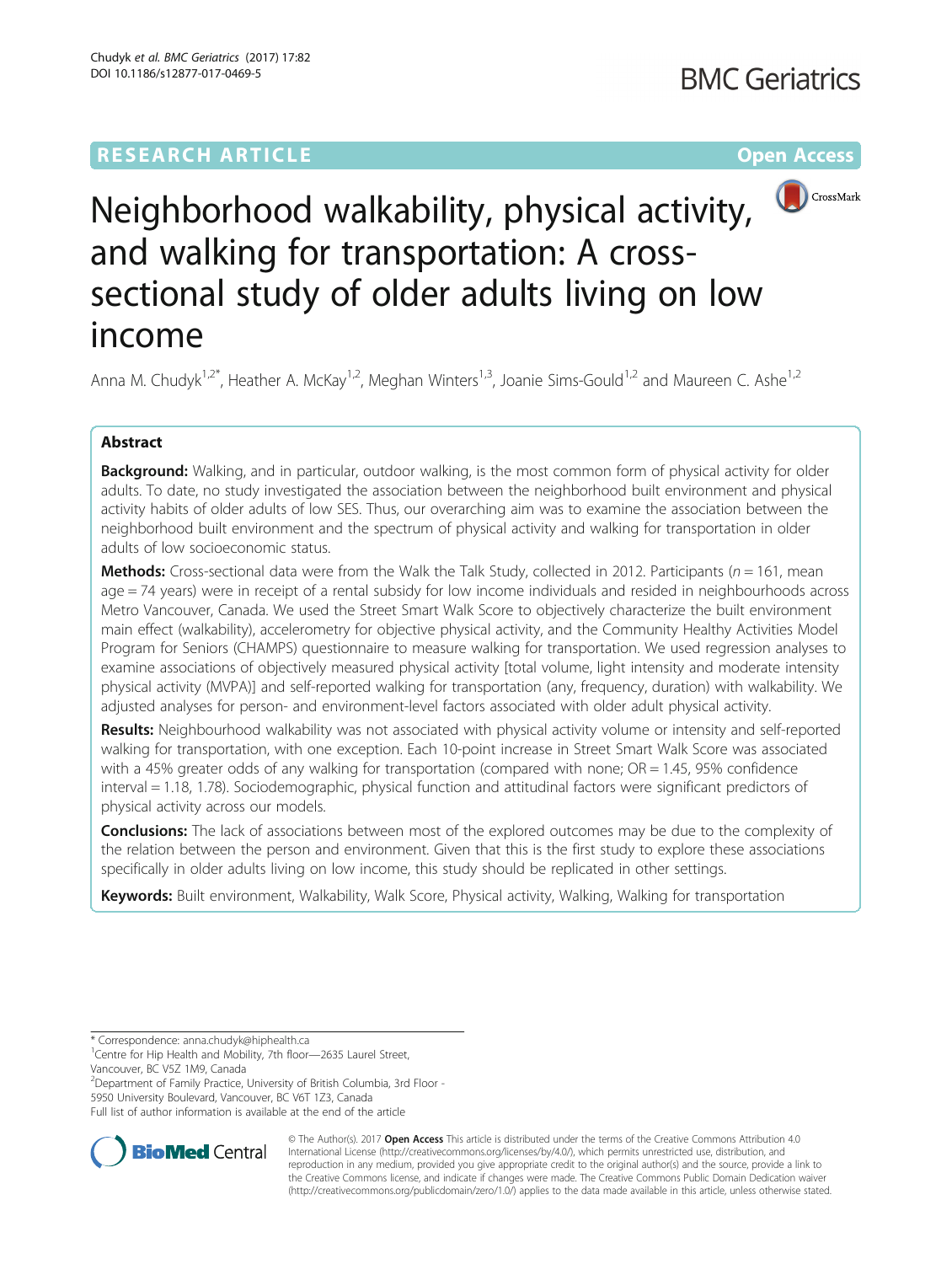# Background

Despite the many benefits of a physically active lifestyle [[1\]](#page-11-0), adults aged  $\geq 60$  years represent the least active age group [[2, 3](#page-11-0)]; only 13% of older adults in Canada [[2\]](#page-11-0) attain sufficient physical activity to meet public health guidelines of engaging in  $\geq 150$  min of moderate-to-vigorous physical activity (MVPA) per week [[4,](#page-11-0) [5](#page-12-0)]. Barriers to engaging in physical activity in older adults include poor health, unsupportive built environments (e.g., no sidewalks, parks or recreation centres), lack of knowledge about the relationship between physical activity and health and negative experiences with exercise earlier in life [[6\]](#page-12-0). Further, given the broad spectrum of mobility-disability in the older adult population, achieving guideline levels of higher (moderate) intensity physical activity may not be possible. Although often overlooked, physical activity at levels below guidelines is important to the general health, mobility and community engagement of older people. For example, total physical activity volume may have stronger associations with cardiometabolic biomarkers than MVPA accumulated in bouts [[7\]](#page-12-0). Lightintensity physical activity was associated with older adults' physical health and well-being, independent of MVPA [[8](#page-12-0)]. It is also plausible that individuals who are more physically active outdoors have more opportunities for community engagement. Thus, although current physical activity guidelines are important for health, encouraging any physical activity, including light physical activity, is increasingly recognized as important [[9, 10](#page-12-0)]. Moreover, given the broad range of mobility limitations for some older adults, this may be more a more realistic public health goal for older adults.

Walking, and in particular, outdoor walking, is the most common form of physical activity for older adults [[11\]](#page-12-0). Walking requires minimal equipment, and intensity is dictated by the individual. Further, within a supportive outdoor environment, walking can be incorporated relatively easily into daily life routines as either structured or incidental activity. The built environment, defined as urban design, land use, and transportation systems [\[12](#page-12-0)], can be an important facilitator or a barrier to outdoor walking. For example, a built environment rich with destinations relevant to older adults provides an opportunity to walk for daily travel [[13](#page-12-0)–[16\]](#page-12-0). Yet findings are mixed regarding specific built environment features associated with older adult walking, and physical activity in general [[17](#page-12-0)–[20\]](#page-12-0). Built environment features most consistently associated with older adult walking and physical activity include street connectivity, access to destinations (e.g., shops, restaurants) and features related to perceived safety (e.g., good lighting, absence of crime, presence of crosswalks) [[18](#page-12-0), [20\]](#page-12-0). The extent to which an individual successfully navigates his/her environment is a result of the match between the pressures exerted by the environment (e.g., features of the built environment) and the competence (e.g., capacity) of the individual [[21](#page-12-0)]. Person-level factors that contribute to older adults' capacity to be active in their neighbourhood include cognitive, physical, psychosocial, and financial domains; the social environment also plays an important role [\[22, 23](#page-12-0)]. Importantly, older adults span diverse physical, psychosocial and cognitive abilities and person-level factors play a key role in the person-environment interaction. Thus, it is relevant to focus on distinct subgroups within the older adult population [e.g., those with mobility limitations or of low socioeconomic status (SES)] to better understand the association between the built environment and older adult physical activity.

Older adults of low SES are understudied in physical activity and aging research [\[24\]](#page-12-0). The built environment may more strongly influence the physical activity habits of this population specifically, as they have less disposable income and as a result may rely more upon unstructured (and free) physical activities, such as outdoor walking. Further, older adults of low SES are more likely to walk or take public transit, instead of drive, as their main form of transportation [[13, 25\]](#page-12-0). In doing so they may accrue incidental physical activity, as well as engage with the built environment and other people. Conversely, individuals of low SES are at increased risk of poor health outcomes (e.g., morbidity, physical impairment) that decrease their capacity to be active [\[26](#page-12-0)–[28](#page-12-0)]. In sum, older adults of low SES may be more likely to be active in the built environment and may also have health concerns that require their physical activities take place in walkable environments.

Our overarching aim was to examine the association between the neighbourhood built environment and physical activity of older adults living on low income across a spectrum of physical activity.

# Methods

# Aims

Our primary aim was to study the association between the built environment and the total physical activity volume (as measured by accelerometry) of older adults living on low income, including: i) total activity counts (TAC) and ii) steps. Our secondary aims were to determine the association between the built environment and specific intensities and domains of physical activity including: i) light physical activity, ii) MVPA, and iii) self-reported walking for transportation.

# Design and study sample

We conducted a cross-sectional study of older adults who were participants in Walk the Talk, a larger study that investigated the association between the built environment and mobility and health of older adults living on low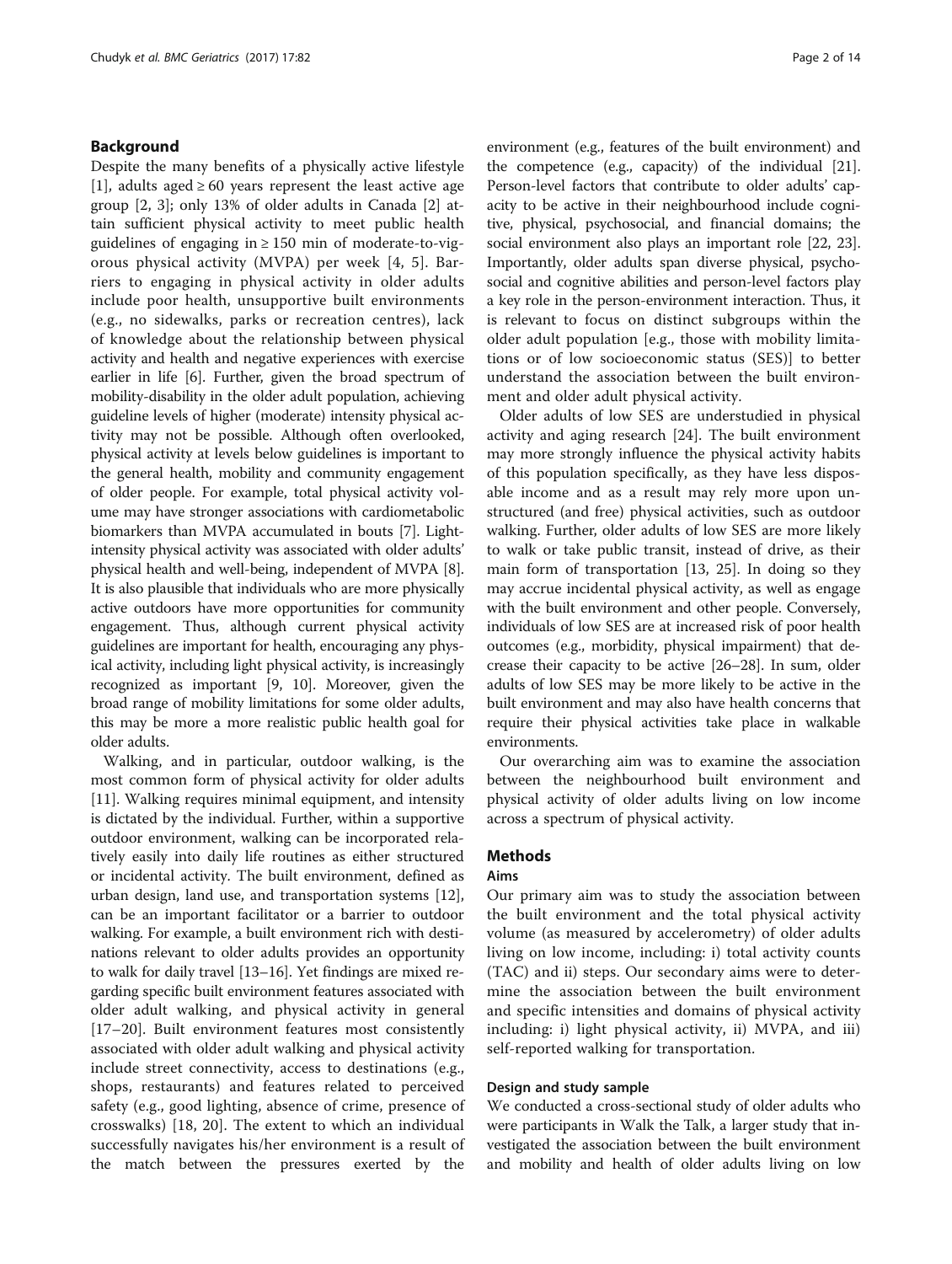income. We provide a detailed description of Walk the Talk study methods, including recruitment, outcomes and data collection, elsewhere [\[15\]](#page-12-0). Briefly, we identified older adults in receipt of a rental subsidy (Shelter Aid for Elderly Renters, SAFER) through a provincial crown organization (BC Housing). In January—February 2012, we recruited older adults (aged  $\geq 65$  years) using a stratified design, randomly selecting households  $(n_{total} = 2000)$  in their study area (Metro Vancouver) across strata (deciles) of Walk Score® [\(www.walkscore.com](http://www.walkscore.com)). Upper cut-points (deciles) were 100(1), 93(2), 87(3), 78(4), 72(5), 67(6), 60(7), 52(8), 43(9), and 32(10). Walk Score is a publicly available index that measures the walkability of a street address based on its distance to pre-defined destination categories (e.g., grocery stores, etc.). We excluded individuals who: self-reported a medical diagnosis of dementia, did not understand or speak English, stated that they left their home to go into their community less than once in a typical week, stated that they were unable to walk  $\geq 10$ -m with or without a mobility aid (e.g., cane, walker), and/or were unable to participate in a mobility assessment that involved a 4-m walk. A total of 161 older adults volunteered to be measured in March-May 2012.

# Measures and instruments

# Outcome measures

Physical activity We used ActiGraph GT3X+ (LLC, Pensacola, FL) tri-axial accelerometers to objectively assess participants' patterns of physical activity. During the in-person measurement sessions, we instructed participants on accelerometer use, including proper placement (e.g., just above right hip and in line with the middle of the right hip, underneath or on top of clothing as long as it fit snugly on the body), wear period (during waking hours, for seven consecutive days), and to remove the accelerometer during water-based activity. We also provided participants with paper copies of these instructions (with photos) to take home. We requested that participants wear their accelerometers on their right hip during waking hours, in the week following their in-person assessment. We collected data continuously (at 30 Hz) and then reintegrated the data to 60-s epochs; we considered more than 60 min of continuous zeroes as non-wear time. To be as inclusive as possible, we chose an 8-h/day wear time criteria for accelerometry data [\[29](#page-12-0)]. As this decision had the potential to influence our findings, we conducted sensitivity analyses and found that estimates of our main effect remained stable when we used a more conservative 10-h valid day wear time criterion (data not shown). We excluded from our analyses participants with less than three valid wear days. We used cut-points proposed by Freedson and colleagues to classify time spent in light physical activity (100–1951 counts per minute) and MVPA ( $\geq$  1952 counts per minute) [\[30](#page-12-0)].

We measured participants' total volume of physical activity per day using TAC [\[31](#page-12-0)] and steps. We calculated TAC (n/day), steps (n/day), light physical activity (min/ day), and MVPA (min/day) as total amount of activity accumulated during valid days divided by number of valid days. We processed accelerometry data using ActiLife software version 6.5.4 (LLC, Pensacola, FL).

Self-reported walking for transportation We assessed self-reported walking for transportation [yes/no; frequency  $(n_{\text{trips}}/wk)$  and duration  $(hr/wk)$  using a single item from the Community Healthy Activities Model Program for Seniors (CHAMPS) survey [\[32\]](#page-12-0). The item asked participants whether in a typical week in the last 4 weeks they had walked to do errands such as going to/from a store or taking children to school (walked for transportation). Participants that reported having walked for transportation were also asked to indicate the frequency  $(n_{\text{trips}}/wk)$ and duration (hr/wk) spent walking for transportation. Response options for the duration component of the question were < 1 h, 1–2.5 h, 3–4.5 h, 5–6.5 h, 7–8.5 h and  $\geq$  9 h. We used the midpoint of each response option and recoded values to derive duration of walking for transportation (hr/wk); a value of 9.75 hr/wk represented the highest possible duration of walking for transportation [\[32](#page-12-0)].

### Independent variables

We organize independent variables by domains adapted from Webber and colleague's framework of older adult mobility [[23](#page-12-0)]. This includes a neighbourhood social environment domain to control for (i) neighbourhood social cohesion (e.g., shared beliefs and expectations) and (ii) neighbourhood physical and social disorder that influence physical activity [\[22](#page-12-0)].

Built environment domain We used the Street Smart Walk Score® as an objective measure of walkability for participants' neighbourhood built environment. This was our main effect of interest. The Street Smart Walk Score is a revised version of the Walk Score that uses an updated algorithm to measure the walkability of an address. The algorithm assigns an address a score of 0 to 100 based on network distances from the address to nine different amenity (destination) categories (e.g., grocery stores, restaurants, shopping). Different weights are assigned to different categories based on importance to walkability. Multiple destinations within each category count toward the score in order to reflect depth of choice. Destinations located within  $\leq 0.25$  miles are assigned maximum scores and those located > 1.5 miles are not factored into the score. The score is penalized (maximum penalty of 10% of total score) for street network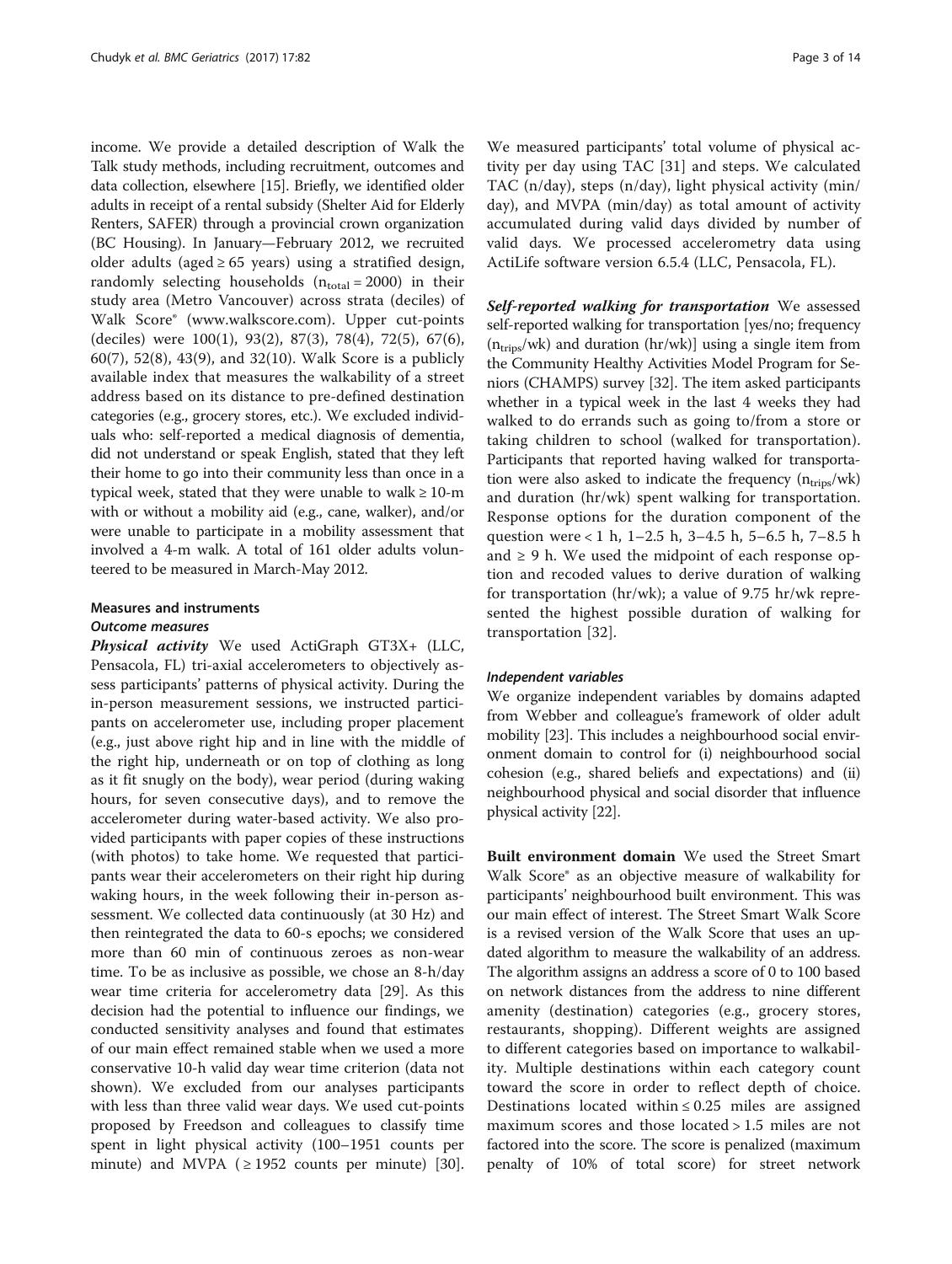characteristics (intersection density and block length) that do not support pedestrian friendliness. The validity of Street Smart Walk Score was established in communitydwelling older adults who reside in the USA [\[33\]](#page-12-0), in Canadian communities that span a rural-urban continuum [[34](#page-12-0)], and using common measures of the built environment across different buffer sizes [\[35\]](#page-12-0).

We assessed participants' perceptions of neighbourhood aesthetics and safety (traffic, crime) using a modified version of the Neighbourhood Environment Walkability Scale—abbreviated (NEWS-A) [[36\]](#page-12-0). Scale scores range from 1 to 4 (strongly disagree, somewhat disagree, somewhat agree, strongly agree). We recoded some items so that higher scores signify higher walkability for all three NEWS-A subscales.

Neighbourhood social environment domain We measured participants' perceptions of neighbourhood social cohesion and trust using a five-item measure (scale range 1–5) [[37](#page-12-0)]. We used a five-item measure drawn from the Project on Human Development in Chicago Neighbourhoods to measure participants' perceptions of neighbourhood physical and social disorder (scale range 1–4) [[38](#page-12-0)]. Since we adapted this measure, we provide details about the questions for reproducibility. The items address: how much i) broken glass or trash participants see on neighbourhood sidewalks and streets, and ii) graffiti participants see on neighbourhood buildings and walls, iii) how many vacant/deserted houses or storefront participants see in their neighbourhood; how often iv) participants see people drinking in public places in their neighbourhood, and v) participants see unsupervised children hanging out on the street in their neighbourhood. We reverse coded items. Thus, higher scores indicate more positive perceptions (less disorder).

Physical domain We used a TANITA Electronic Scale Model BWB-800 and Seca Stadiometer Model 242 to measure participants' weight (kg) and height (cm), respectively; we used these data to calculate body mass index (BMI;  $\text{kg/m}^2$ ). We used the Functional Comorbidity Index to measure self-reported number of comorbidities associated with physical function (scale range 0–18) [\[39\]](#page-12-0). Finally, we calculated participants' gait speed (m/s) as part of the 4-m walk (usual pace) component of the Short Physical Performance Battery [\[40\]](#page-12-0).

**Psychosocial domain** We measured how much participants like to walk outside using a five-point scale (not at all, not much, neutral, somewhat, very much). We dichotomized (very much vs. other) responses as a majority of responses were in the "very much" category. We used the Ambulatory Self-Confidence Questionnaire to measure participants' perceived self-efficacy to walk in 22

different home and community environments (scale range 1–10) [\[41](#page-12-0)].

Sociodemographic factors We used a self-report questionnaire to determine participants' age, gender, marital status, living arrangement, vehicle access in the last 7 days (yes/no), and dog ownership (yes/no).

### Analysis

We summarized continuous data using means and standard deviations (SD) and categorical data using counts and percentages. We present summaries by gender, as it is a well-established determinant of older adult physical activity [[42](#page-12-0)].

We fitted multivariable models (linear regression, logistic regression, Poisson regression, described in detail below) as per the type of dependent variable (e.g., continuous, binary, count). For self-reported frequency  $(n_{\text{trins}}/wk)$  and duration (hr/wk) of walking for transportation outcomes, we limit analyses to participants that reported  $\geq 1$  walking for transportation trip (*n* = 124, 77% of participants) in order to improve model fit.

To examine the association between Street Smart Walk Score and TAC (n/day) we used linear regression. We first fitted a crude model to estimate the main effect of Street Smart Walk Score on TAC, with Street Smart Walk Score as the only independent variable. We then fitted a second model identical to the first but controlling for the effects of age and gender. Finally, we fitted a third model identical to the second but with all independent variables associated with TAC at  $p \le 0.20$  in bivariate analyses. We selected independent variables for bivariate analyses based on their known associations with older adult physical activity and/or walking [\[18](#page-12-0), [20](#page-12-0), [25](#page-12-0), [42](#page-12-0)–[44](#page-12-0)]. The independent variables spanned perceived built environment, neighbourhood social environment, physical, psychosocial and sociodemographic domains (described in measures).

We followed the same procedure (above) for the other continuous dependent variables [steps (n/day), light intensity physical activity (min/day), MVPA (min/day), and duration of walking for transportation (hr/wk)]. We applied a log transformation for TAC and MVPA as residuals were highly skewed. For these models we present exponentiated regression coefficients to interpret them in the original unit of measurement (n/day and min/day). These exponentiated coefficients are interpreted as fold-change in the dependent variable.

Using logistic regression and a truncated Poisson regression model, we examined the association between Street Smart Walk Score and: i) odds of any (compared with none) walking for transportation, and ii) frequency of walking for transportation  $(n_{\text{trip}}/wk)$ , respectively. These analyses followed the same procedure as for our continuous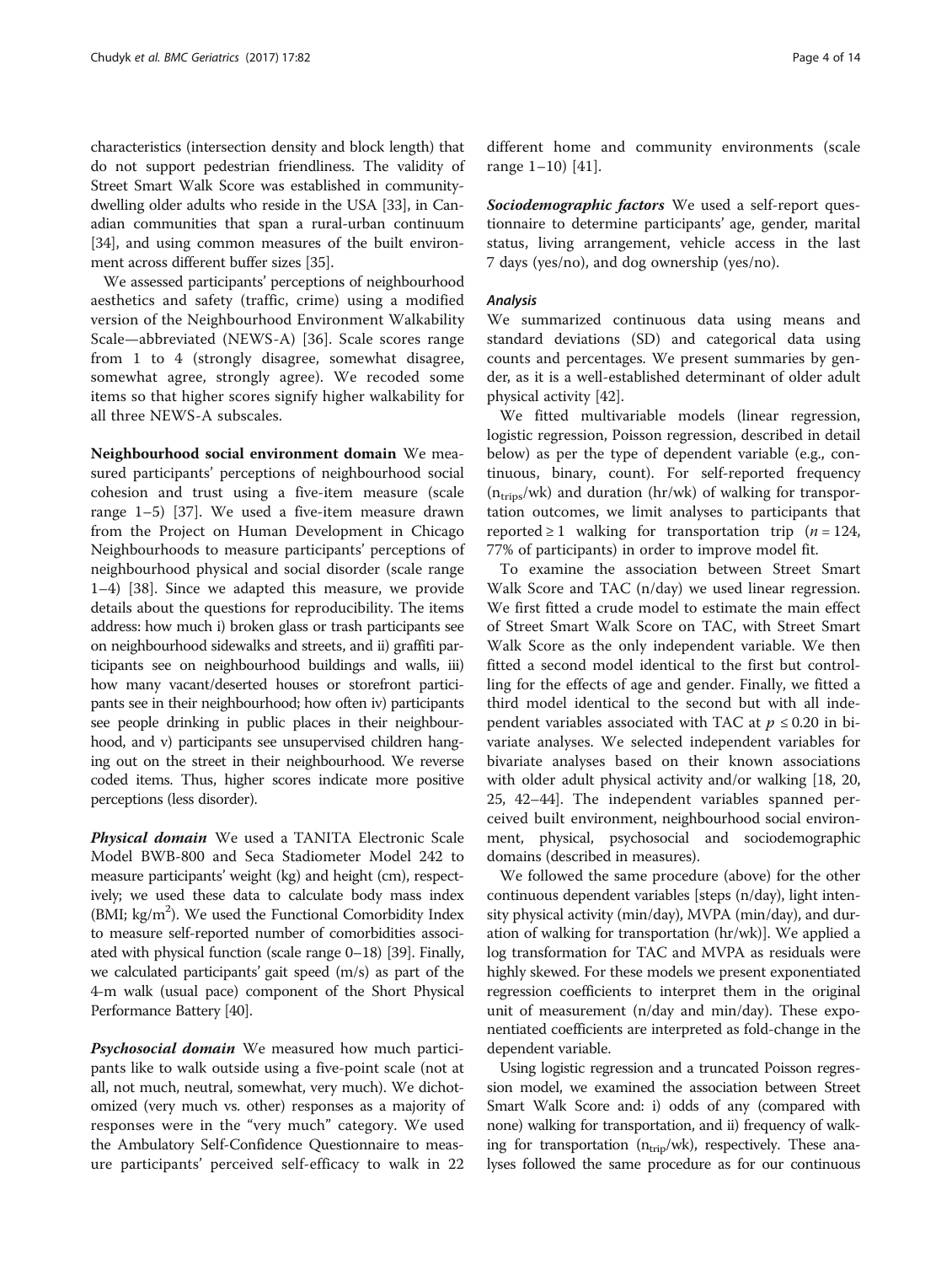dependent variables. We report truncated Poisson model coefficients and associated confidence intervals transformed to incidence-rate ratios (IRRs), calculated as  $e^{\beta i}$ .

For each outcome, we used Akaike's information criterion to guide selection between crude and adjusted models. We assessed the adequacy of the fitted normal linear regression models with residual plots. We assessed the adequacy of the fitted logistic regression models by plots of observed versus estimated probabilities grouped into deciles of estimated probability and with the Hosmer-Lemeshow goodness of fit test. We assessed the adequacy of the fitted truncated Poisson regression models with the likelihood ratio test and comparison of standard errors and point estimates between truncated Poisson models fitted with robust standard errors and Poisson models, respectively. For each of the fully adjusted models, we calculated variance inflation factors; a variance inflation factor > 10 was regarded as indicating serious multicollinearity that warranted changes to the model. Finally, we also investigated outliers with the dfbeta command in Stata.

We considered  $p < 0.05$  to be statistically significant in multivariable analyses. We conducted all analyses using Stata version 13.0 (Stata Corp, TX).

# Results

Previously we described flow of participants into the study [[15](#page-12-0)]. Briefly, we randomly sampled 2000 households from our source population of 5806 households. After exclusion of five households due to prior attempted recruitment into our pilot study, we contacted 1995 individuals (from 1995 households) for study participation. All 161 individuals that consented to participate completed an in-person measurement session. All but two participants (who declined) wore an accelerometer for 1 week to capture patterns of physical activity. One hundred and fifty eight participants returned accelerometers; 141 had ≥ 3 days of valid data. Participants that provided valid accelerometry data wore accelerometers for a mean (SD) of 7 (1) days and a mean (SD) of 784 (105) minutes/day.

We present select characteristics of participants, by gender, in Table [1](#page-5-0). Participant characteristics did not vary between those with vs. without  $\geq$  three valid days of wear time (data not shown). Participants' mean age was 74 years, 65% were women, and more than 3/4 (81%) lived alone. Approximately half of participants reported a vehicle at their disposal in the 7 days prior to study participation. Participants were overweight (BMI range 25.0–29.9), had a mean of three comorbidities, and had a gait speed that was consistent with community walking  $( \geq 0.8 \text{ m/s} )$  [[43\]](#page-12-0), on average.

Table [2](#page-6-0) describes participants' physical activity and walking for transportation. Participants engaged in approximately 240 min of physical activity/day (on average),

of which 220 min was light and 20 min was moderate-tovigorous intensity. Of note, participants obtained the vast majority of their MVPA through moderate intensity physical activity; on average, they spent less than 1 min/day in vigorous physical activity (data not shown). One hundred and twenty-four participants (77%) reported any walking for transportation in the assessment week.

Tables [3](#page-7-0) and [4](#page-8-0) display crude and adjusted linear regression analyses for physical activity volume (TAC and steps) and intensity (light physical activity and MVPA). Street Smart Walk Score was not associated with any of these physical activity outcomes in crude or adjusted models. Among covariates, BMI was associated with all four outcomes in fully adjusted models. Each unit increase in BMI was associated with a  $3\%$  (95% CI = -4, -1) decrease in TAC, 162 (95% CI = -245, -79) fewer steps, 2.97 (95% CI = -5.38, -0.57) minutes less of light physical activity, and a 7% (95% CI = -11, -3) decrease in MVPA. Age and self-reported walking enjoyment (very much like to walk) were also associated with all physical activity outcomes except light physical activity in fully adjusted models. Each 10-year increase in age was associated with a 19% (95% CI = -30, -5) decrease in TAC, 903 (95% CI = -1642, -164) fewer steps, and a 34% (95% CI = -53, -7) decrease in MVPA. Very much liking to walk (vs. less than very much liking to walk) was associated with a 32% (95% CI = 7, 63) increase in TAC, taking 1342 (95% CI = 337, 2346) more steps, and a 100% (95% CI = 25, 221) increase in MVPA. Women engaged in 34.09 (95% CI = 5.67, 62.50) more minutes of light physical activity and  $47\%$  (95% CI = -66, -16) less MVPA compared with men (fully adjusted models). Finally, MVPA increased by 193% (95% CI = 25, 221) for each unit increase in gait speed (fully adjusted models).

Table [5](#page-9-0) highlights the crude and adjusted results of logistic regression models for any walking for transportation. In the fully adjusted model, the odds of any walking for transportation was  $1.45$  (95% CI = 1.18, 1.78) times greater for each 10-point increase in Street Smart Walk Score. Further, in this model, the odds of any walking for transportation were  $14.29$  (95% CI = 3.33, 50.00) times higher among participants who did not have a vehicle available and  $5.60$  (95% CI = 1.68, 18.65) higher for those who very much liked to walk. No other variables were associated with any walking for transportation in fully adjusted models.

Table [6](#page-10-0) shows the crude and adjusted results of truncated Poisson regression models and linear regression models for frequency ( $n_{\text{trips}}/wk$ ) and duration ( $hr/wk$ ) of walking for transportation, respectively. These models include only participants who reported any walking for transportation ( $n = 124$ ). Although Street Smart Walk Score was associated with *frequency* of walking for transportation in the crude model (IRR =  $1.06$ ,  $95\%$  CI =  $1.01$ ,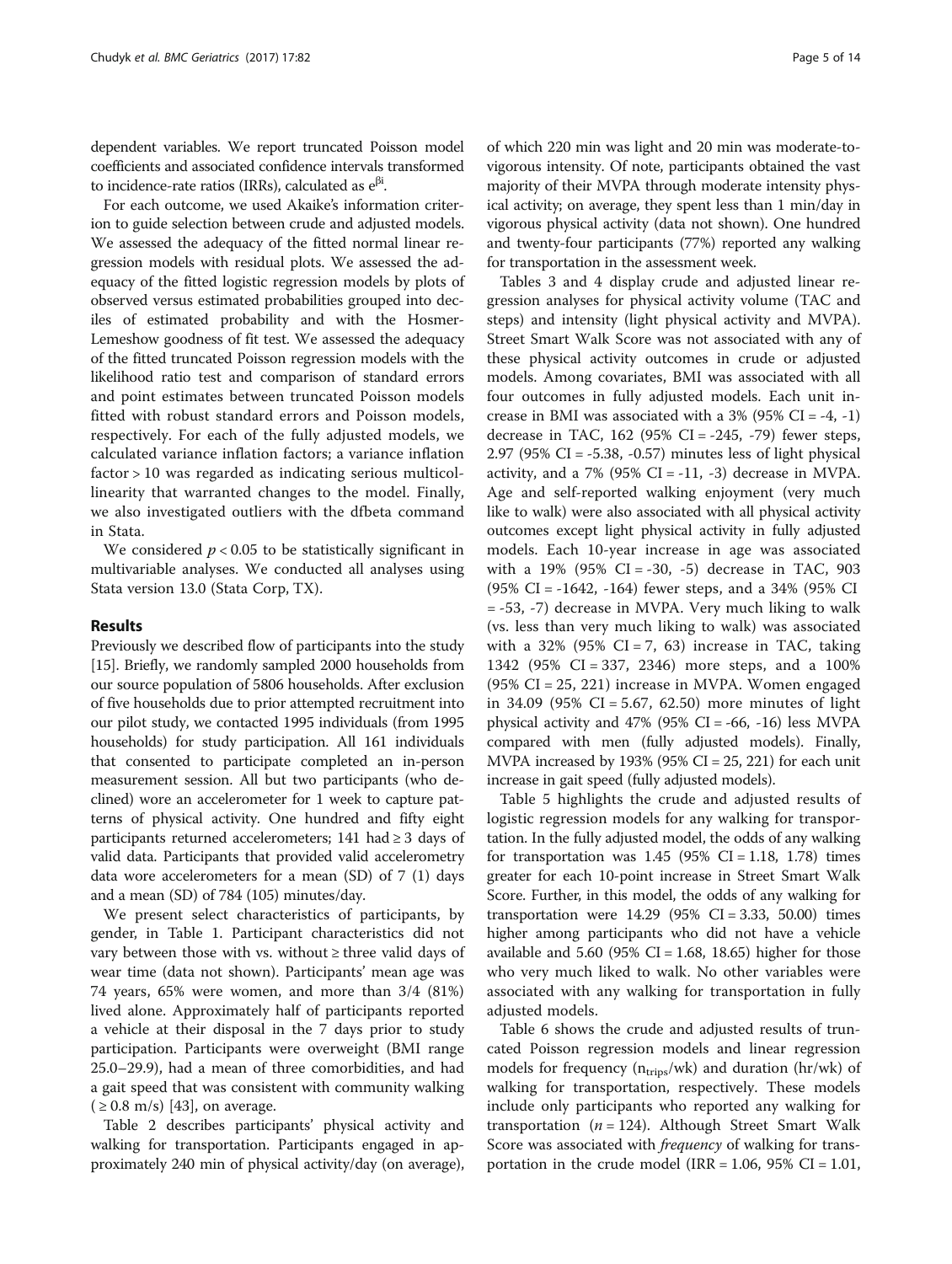<span id="page-5-0"></span>Table 1 Descriptive statistics for select characteristics, by gender

| Characteristic                                               | Men |             | Women |             | Total |             |
|--------------------------------------------------------------|-----|-------------|-------|-------------|-------|-------------|
|                                                              | n   | mean (SD)   | n.    | mean (SD)   | n     | mean (SD)   |
| SOCIODEMOGRAPHICS                                            |     |             |       |             |       |             |
| Age (yrs)                                                    | 59  | 74.2 (6.3)  | 102   | 74.4 (6.2)  | 161   | 74.3 (6.2)  |
| Married (%)                                                  | 59  |             | 102   |             | 161   |             |
| No                                                           |     | 81          |       | 97          |       | 91          |
| Yes                                                          |     | 19          |       | 3           |       | 9           |
| Living arrangement (%)                                       | 59  |             | 102   |             | 161   |             |
| Lives alone                                                  |     | 68          |       | 88          |       | 81          |
| Lives with others                                            |     | 32          |       | 12          |       | 19          |
| Had vehicle at disposal in last 7 days (%)                   | 59  |             | 102   |             | 161   |             |
| No                                                           |     | 41          |       | 50          |       | 47          |
| Yes                                                          |     | 59          |       | 50          |       | 53          |
| Owns a dog (%)                                               | 59  |             | 102   |             | 161   |             |
| No                                                           |     | 92          |       | 88          |       | 89          |
| Yes                                                          |     | 8           |       | 12          |       | 11          |
| <b>BUILT ENVIRONMENT</b>                                     |     |             |       |             |       |             |
| Street Smart Walk Score (/100)                               | 59  | 71.3 (27.7) | 102   | 71.8 (24.0) | 161   | 71.6 (25.3) |
| NEWS-A <sup>a</sup> Subscale F: Aesthetics (/4)              | 58  | 2.9(0.8)    | 102   | 3.3(0.6)    | 160   | 3.2(0.7)    |
| NEWS-A <sup>a</sup> Subscale G: Traffic hazards (/4)         | 57  | 2.40.6      | 98    | 2.4(0.6)    | 155   | 2.4(0.6)    |
| NEWS-A <sup>ª</sup> Subscale H: Crime (/4)                   | 56  | 3.3(0.7)    | 96    | 3.3(0.7)    | 152   | 3.3(0.7)    |
| PHYSICAL                                                     |     |             |       |             |       |             |
| Body mass index ( $kg/m2$ )                                  | 59  | 26.9(4.6)   | 102   | 27.0(5.7)   | 161   | 27.0(5.3)   |
| Number of comorbidities <sup>b</sup>                         | 57  | 2.8(2.0)    | 101   | 3.0(2.2)    | 158   | 2.9(2.1)    |
| Gait speed (m/s) <sup>c</sup>                                | 59  | 1.0(0.2)    | 102   | 1.0(0.3)    | 161   | 1.0(0.3)    |
| PSYCHOSOCIAL                                                 |     |             |       |             |       |             |
| Likes to walk outside (%)                                    | 59  |             | 102   |             | 161   |             |
| Less than very much (1-4 on a 5-point scale)                 |     | 44          |       | 25          |       | 31          |
| Very much (5 on a 5-point scale)                             |     | 66          |       | 75          |       | 69          |
| Ambulatory self-confidence questionnaire (/10)               | 59  | 8.6(1.4)    | 102   | 8.2(1.8)    | 161   | 8.4 (1.7)   |
| SOCIAL ENVIRONMENT                                           |     |             |       |             |       |             |
| Neighbourhood social cohesion and trust <sup>d</sup> (/5)    | 56  | 3.3(0.8)    | 101   | 3.5(0.7)    | 157   | 3.4(0.7)    |
| Neighbourhood physical and social disorder <sup>e</sup> (/4) | 57  | 3.4(0.6)    | 102   | 3.5(0.4)    | 159   | 3.5(0.5)    |

a<br>PTCWS-A = Neighbourhood Environment Walkability Scale – abbreviated; some scales reverse coded so that higher score indicates better walkability<br>PTotal number: measured with the Eunctional Comorbidity Index

bTotal number; measured with the Functional Comorbidity Index

<sup>c</sup>Assessed as part of the 4-m walk (usual pace) component of the Short Physical Performance Battery

<sup>d</sup>5-item measure of social cohesion and trust

e<br>Fitem measure of neighbourhood physical and social disorder; reverse coded so that higher score indicates better walkability (less disorder)

1.10) and the model adjusted for age and gender (IRR  $=$ 1.06, 95% CI = 1.01, 1.11), it was no longer significant in the fully adjusted model (IRR = 1.03, 95% CI = 0.98, 1.08). Street Smart Walk Score was not associated with duration of walking for transportation in any model. In fully adjusted models, very much like to walk (vs. less than very much like to walk) increased the incidence rate of frequency of walking for transportation by  $1.52$  (95% CI = 1.15, 2.01) and duration of walking for transportation by 1.44 (95%  $CI = 0.15, 2.73$ ). Further, each unit increase

# **Discussion**

We noted that a walkable neighbourhood (as measured by Street Smart Walk Score) was associated with significantly higher odds of engaging in any self-reported walking for transportation, but not with the volume or intensity of physical activity (as measured by accelerometry). Further, among those who walked for

in BMI was associated with a  $0.11$  (95% CI = -0.21, -0.01)

decrease in duration of walking for transportation.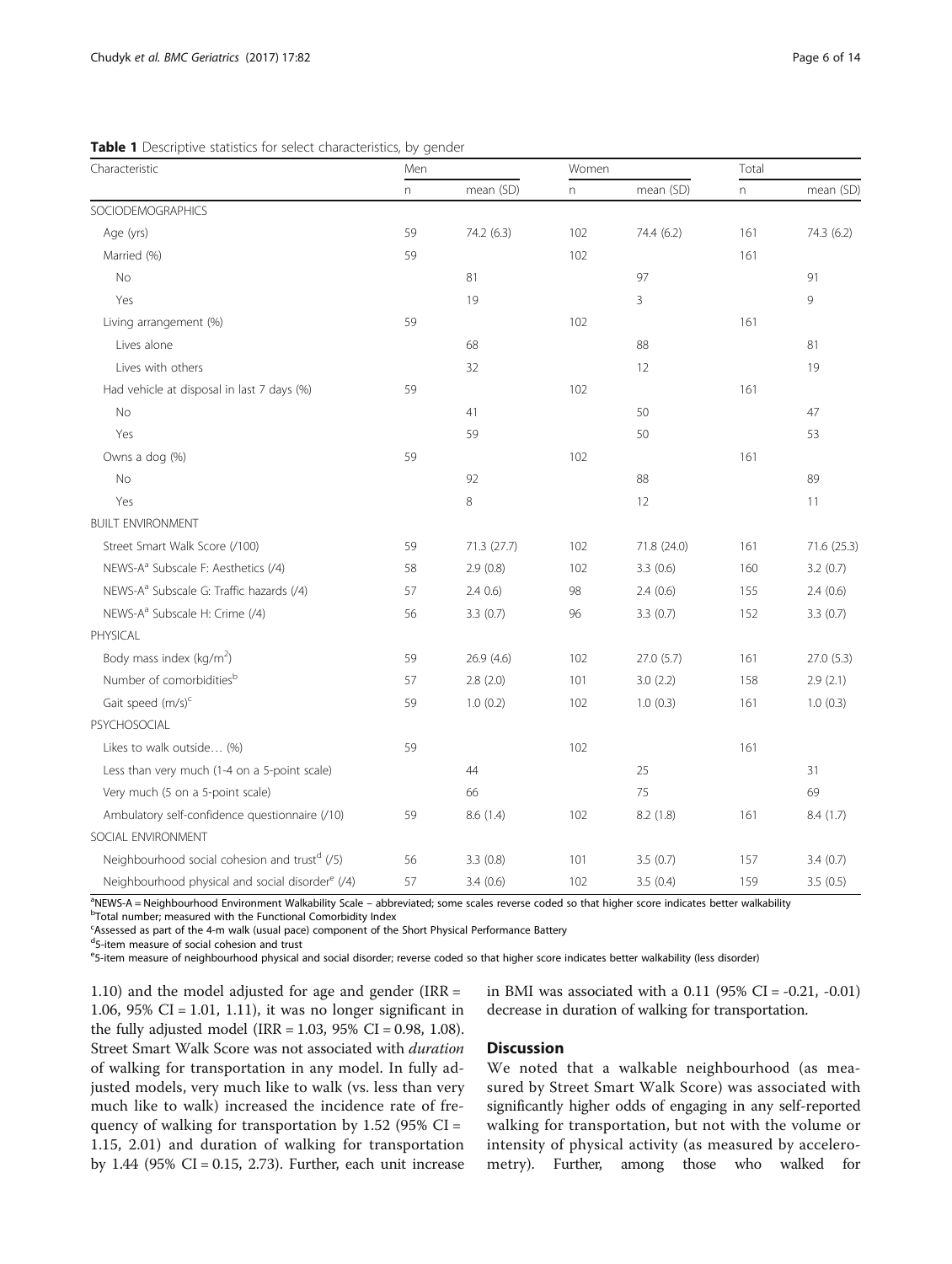<span id="page-6-0"></span>Table 2 Physical activity and walking for transportation outcomes, by gender

| Outcome                                 | Men |                    | Women |                     | Total |                     |
|-----------------------------------------|-----|--------------------|-------|---------------------|-------|---------------------|
|                                         | n   | mean (SD)          | n     | mean (SD)           | n     | mean (SD)           |
| PHYSICAL ACTIVITY <sup>a</sup>          | 49  |                    | 92    |                     | 141   |                     |
| $TACc$ (n/day)                          |     | 175889.5 (97991.6) |       | 170473.3 (103190.6) |       | 172355.5 (101095.7) |
| Steps (n/day)                           |     | 5113 (2572)        |       | 5175 (3165)         |       | 5153 (2963)         |
| Light physical activity (min/day)       |     | 193.1 (66.8)       |       | 234.1 (79.9)        |       | 219.8 (77.9)        |
| MVPA <sup>b</sup> (min/day)             |     | 23.5(20.5)         |       | 17.8 (20.4)         |       | 19.8 (20.6)         |
| WALKING FOR TRANSPORTATION <sup>d</sup> | 59  |                    | 65    |                     | 124   |                     |
| Frequency (ntrips/wk)                   |     | 4.4(2.2)           |       | 4.0(2.0)            |       | 4.2(2.1)            |
| Duration (hr/wk)                        |     | 4.1(3.0)           |       | 3.4(2.6)            |       | 3.7(2.8)            |

<sup>a</sup>As measured by accelerometry (ActiGraph GT3X+, 60 s epochs), based on ≥ 3 days with ≥ 480 min/day valid weartime<br><sup>b</sup>MVPA = moderate-to-vigorous physical activity

MVPA = moderate-to-vigorous physical activity

 $C = total$  activity counts

<sup>d</sup>As measured by the Community Healthy Activities Model Program for Seniors survey; only includes participants that reported making ≥ 1 walking for transportation trip  $(n = 124)$ 

transportation, there was no association between neighbourhood walkability and frequency or duration of walking for transportation. As we found no published studies of older adults living on low income, we compare our findings to studies conducted in a general older adult population; that is, community-dwelling older adults who were not recruited in reference to a specific characteristic (like, disease status, SES, etc.). Importantly, we note the tremendous diversity of outcomes reported and instruments used to measure physical activity and the built environment.

Seven studies used objective measures of the built environment and assessed physical activity objectively (by accelerometry) in older adults. Five of these [\[45](#page-12-0)–[50](#page-12-0)] used a composite index for neighbourhood walkability and all were observational trials. Buman and colleagues reported the importance of light intensity physical activity to the physical health and psychosocial well-being of older adults [\[8](#page-12-0)]. Despite this, the current literature (and recommended guidelines) tend to focus on cardiovascular benefits of physical activity and thus the association between objectively measured features of the built environment and time spent in MVPA; findings were mixed [\[45](#page-12-0)–[47](#page-12-0), [49, 50](#page-12-0)]. Only one study reported older adults' light intensity physical activity, divided into low-light and high-light physical activity intensity [\[50\]](#page-12-0). They reported a significant negative association between low-light physical activity and objectively measured walkability and no association between walkability and high-light physical activity [\[50](#page-12-0)]. Other studies investigated the association between total physical activity volume (by accelerometry) and objectively measured walkability [[47](#page-12-0), [48](#page-12-0)], also with mixed results. Collectively, these findings speak to a complex association between the built environment and older adults' time spent in physical activity. Given the many factors that contribute to older adults' physical activity, finding no clear association between the built environment and physical activity is not uncommon.

There are a few potential explanations for the lack of significant associations between neighbourhood walkability and physical activity volume and intensity. First, an individual's activity is a product of the dynamic interplay between characteristics of the individual and features of the environment [\[21\]](#page-12-0). Thus the association between the built environment and older adult physical activity may be moderated by person-level variables. For example, Ding and colleagues found that time spent in MVPA was significantly associated with walkability among drivers, but not non-drivers [\[47, 50\]](#page-12-0). Van Holle and colleagues found that time spent in MVPA was only associated with walkability in high walkability/low neighbourhood income areas [[47, 50](#page-12-0)]. Second, physical activity is a broad construct that encompasses four domains—leisure time physical activity, occupational physical activity, household physical activity and transportation-related physical activity [\[42](#page-12-0)]. It could be that older adults who live in low walkable neighbourhoods supplement their physical activity with activities that take place outside of an undesirable neighbourhood built environment. Van Holle and colleagues suggested that older adults who live in less walkable neighbourhoods may spend more time engaged in indoor activities, such as housework [\[50\]](#page-12-0). Finally, older adults who live in more walkable neighbourhoods may make shorter trips to nearby, accessible destinations. Therefore, they accrue less physical activity in their daily travel than counterparts who live in less walkable neighbourhoods and thus travel further to reach amenities. This is consistent with a previous study from our group that demonstrated neighbourhood walkability was associated with smaller activity spaces [[51](#page-12-0)].

Importantly, living in a more walkable neighbourhood was associated with greater odds of older adults doing any walking for transportation. Thus, low walkable neighbourhoods may act as a barrier to older adults' decision to walk for transportation. Alternatively, more walkable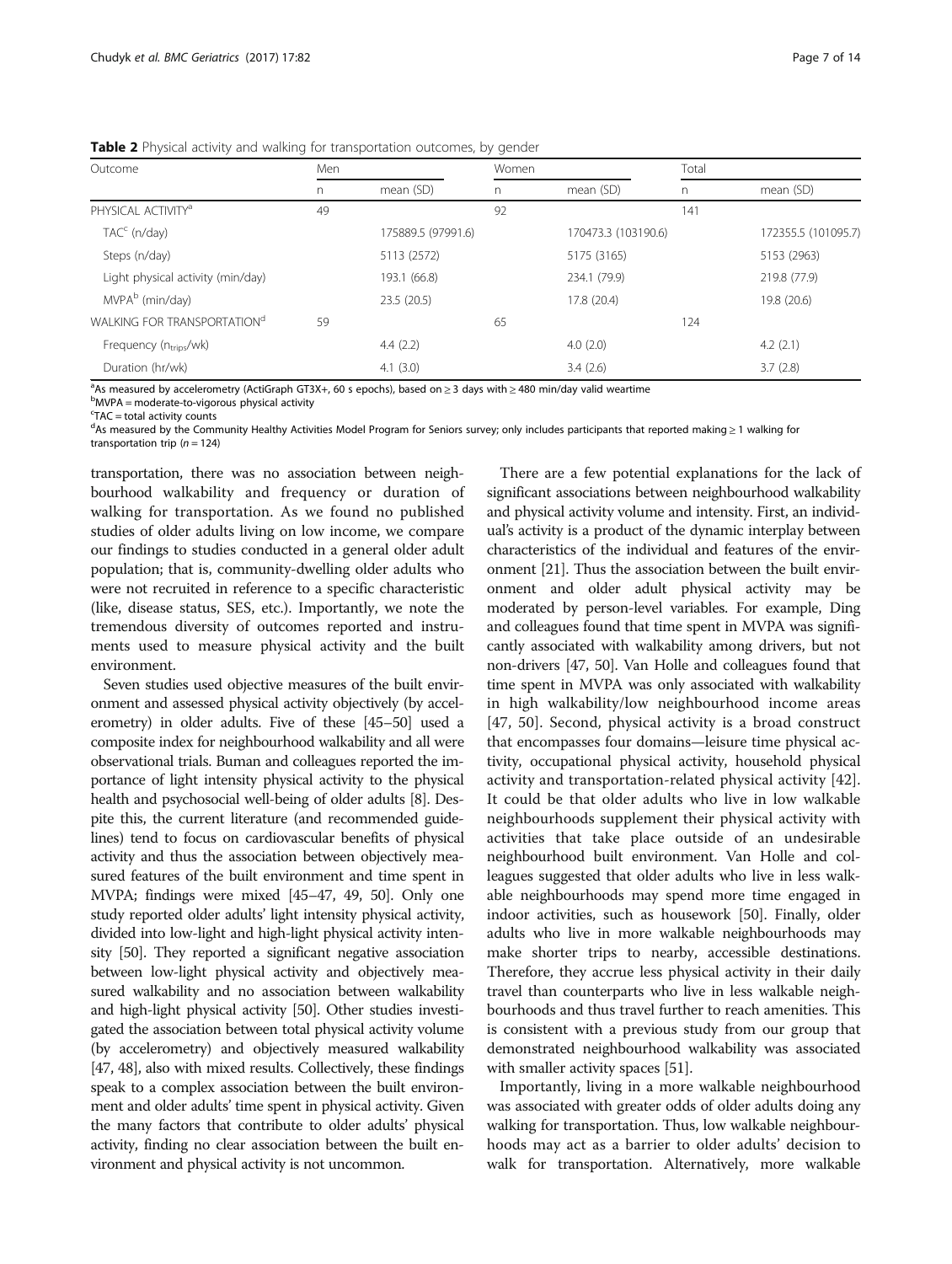| ׇ֚֚֚֡<br>Ĩ<br>j                      |  |
|--------------------------------------|--|
| ٦<br>١                               |  |
|                                      |  |
| I                                    |  |
| i                                    |  |
| ١                                    |  |
|                                      |  |
| Ó                                    |  |
|                                      |  |
|                                      |  |
| ī<br>)<br>ļ                          |  |
| I<br>j                               |  |
| l                                    |  |
| ï                                    |  |
| ï<br>i                               |  |
| Ì                                    |  |
| ċ                                    |  |
| i                                    |  |
| ļ                                    |  |
| I<br>١                               |  |
| ä<br>$\ddot{\phantom{a}}$            |  |
| ļ                                    |  |
| $\frac{1}{2}$                        |  |
| f<br>١                               |  |
| j                                    |  |
| l<br>j                               |  |
| J                                    |  |
|                                      |  |
| ۯ<br>i                               |  |
| i<br>I                               |  |
| j<br>Ó                               |  |
|                                      |  |
|                                      |  |
| $\overline{ }$<br>I<br>$\frac{1}{2}$ |  |
| ٢                                    |  |
|                                      |  |
| $\tilde{\phantom{a}}$                |  |
|                                      |  |
|                                      |  |
| t                                    |  |
| $\mathfrak{g}$                       |  |
| i                                    |  |
| l                                    |  |
| i                                    |  |
| ļ                                    |  |
| ï<br>l                               |  |
| l                                    |  |
| )<br>)<br>I                          |  |
|                                      |  |
| i<br>ī<br>J                          |  |
| $\mathfrak{c}$<br>١                  |  |
| ١                                    |  |
| I<br>j<br>ī                          |  |
| ł<br>١<br>i                          |  |
| J<br>ì<br>Ï                          |  |
| i<br>$\overline{)}$<br>Ì<br>Ş<br>J   |  |
| ï                                    |  |
| $\bar{v}$<br>ū<br>I                  |  |
| !<br>늘                               |  |
|                                      |  |
| Ş                                    |  |
| l<br>١                               |  |
|                                      |  |
|                                      |  |
|                                      |  |
|                                      |  |
| ĺ<br>l                               |  |
|                                      |  |
|                                      |  |
| ē                                    |  |
|                                      |  |
| I                                    |  |

<span id="page-7-0"></span>

| Predictor                                                                                                                                                                                                                 | TAC (n/day)                    |                |                                                            |                |                                          |          | Steps (n/day)                                                                              |                |                      |                |                                                        |                |
|---------------------------------------------------------------------------------------------------------------------------------------------------------------------------------------------------------------------------|--------------------------------|----------------|------------------------------------------------------------|----------------|------------------------------------------|----------|--------------------------------------------------------------------------------------------|----------------|----------------------|----------------|--------------------------------------------------------|----------------|
|                                                                                                                                                                                                                           | Crude                          |                | Adjusted                                                   |                |                                          |          | Crude                                                                                      |                | Adjusted             |                |                                                        |                |
|                                                                                                                                                                                                                           |                                |                | Model 2 <sup>c</sup>                                       |                | Model 3 <sup>d</sup>                     |          |                                                                                            |                | Model 4 <sup>c</sup> |                | Model 5 <sup>e</sup>                                   |                |
|                                                                                                                                                                                                                           | $(n = 141)^{b}$                |                | $(n = 141)^b$ fit on a line                                |                | $(n = 131)$                              |          | $(1 + 1)$ <sup>d</sup>                                                                     |                | $(n = 141)$          |                | $(n = 138)$                                            |                |
|                                                                                                                                                                                                                           | B (95% CI)                     | $\overline{a}$ | $(95%$ C                                                   | $\overline{a}$ | $(95%$ Cl                                | $\Delta$ | $(95%$ C                                                                                   | $\overline{a}$ | $(95%$ C)            | $\overline{a}$ | $\beta$ (95% CI)                                       | $\overline{a}$ |
| Street Smart Walk Score 1.01 (0.97, 1.05) 0.546 1.02 (0.99, 1.07)<br>(10-point change)                                                                                                                                    |                                |                |                                                            | 0.221          | $1.00(0.96, 1.04)$ 0.991 51 (-148, 250)  |          |                                                                                            | 0.612          | $102 (-93, 297)$     |                | $0.304 -23(-207, 160)$                                 | 0.801          |
| Women                                                                                                                                                                                                                     |                                |                | $0.98(0.8, 1.21)$ $0.876$ $0.98(0.8, 1.19)$                |                |                                          |          | $0.816$ $0.90$ $(0.74, 1.10)$ $0.308$ $61$ $(-978, 1101)$                                  | 0.907          | 31 (-975, 1038)      |                | $0.951 -347 (-1309, 616)$                              | 0.478          |
| Age (10-year change)                                                                                                                                                                                                      |                                |                | $0.74(0.63, 0.87)$ * <0.001 0.73 (0.62, 0.85) <sup>*</sup> |                |                                          |          | $(0.001 \quad 0.81 \ (0.70, 0.95)^* \quad 0.011 \quad -1298 \ (-2091, -505)^* \quad 0.002$ |                |                      |                | $-1362 (-2168, -557)* 0.001 -903 (-1642, -164)* 0.017$ |                |
| Vehicle available                                                                                                                                                                                                         | 0.86 (0.71, 1.06) 0.156        |                |                                                            |                |                                          |          | $0.94$ $(0.79, 1.12)$ $0.495$ $-695$ $(-1687, 297)$                                        | 0.168          |                      |                | $-293 (-1150, 565)$                                    | 0.500          |
| Aesthetics                                                                                                                                                                                                                | $1.23$ (1.07, $1.42$ )*        | 0.004          |                                                            |                | 1.08 (0.94, 1.23)                        | 0.272    | 879 (178, 1580)*                                                                           | 0.014          |                      |                | 233 (-415, 881)                                        | 0.478          |
| Crime <sup>9</sup>                                                                                                                                                                                                        | 1.11 (0.96, 1.28)              | 0.173          |                                                            |                | 1.07(0.95, 1.22)                         | 0.272    |                                                                                            |                |                      |                |                                                        |                |
| Body mass index (kg/m <sup>2</sup> ) 0.96 (0.94, 0.97)* <0.001                                                                                                                                                            |                                |                |                                                            |                | 0.97 (0.96, 0.99)*                       |          | $0.004 -234(-316-152)^{*}$                                                                 | 10000          |                      |                | $-162 (-245 - 79)^*$                                   | 10000          |
| Comorbidities <sup>h</sup>                                                                                                                                                                                                | $0.92(0.87, 0.96)^* < 0.001$   |                |                                                            |                | 0.97 (0.92, 1.02)                        |          | $0.180 - 399(-625 - 173)^*$                                                                | 0.001          |                      |                | $-120(-336, 97)$                                       | 0.276          |
| Gait speed (m/s)                                                                                                                                                                                                          | $2.79(1.94, 4.02)^{*} < 0.001$ |                |                                                            |                | 1.40 (0.90, 2.18)                        |          | $0.140$ 4816 (2997, 6635)*                                                                 | 10000          |                      |                | 1738 (-397, 3873)                                      | 0.110          |
| Very much like to walk 1.67 (1.37, 2.04)* <0.001                                                                                                                                                                          |                                |                |                                                            |                |                                          |          | $1.32$ (1.07, 1.63)* 0.010 2495(1519, 3471)*                                               | 10000          |                      |                | 1342 (337, 2346)*                                      | 0.009          |
| Ambulatory Confidence 1.13 (1.06, 1.19)* <0.001                                                                                                                                                                           |                                |                |                                                            |                | $1.01(0.95, 1.09)$ 0.690 546 (259, 834)* |          |                                                                                            | 1000           |                      |                | 98 (223, 418)                                          | 0.547          |
| $P_{\rm{O}$ vehicle avaliable = 140; $P_{\rm{aesthetics}} = 140$ ; $P_{\rm{traffic\;hazards}} = 135$ ; $P_{\rm{conorbidities}} = 139$<br><sup>a</sup> TAC (number/day) presented as exponentiated regression coefficients |                                |                |                                                            |                |                                          |          |                                                                                            |                |                      |                |                                                        |                |

cAdjusted for Street Smart Walk Score, gender, age

<sup>d</sup>Adjusted for all predictor variables listed in this table

eAdjusted for all predictor variables listed in this table with the exception of crime, since crime was not associated with steps (n/day) at p ≤ 0.2 in bivariate analyses

f Neighb<br>%HEWS-A<br>hTotal nu<br>htm mu<br>Mery mu<br>khasses<br>khasses Neighbourhood Environment Walkability Scale—abbreviated (NEWS-A) Subscale F: Aesthetics (four-point scale); reverse coded so that higher score indicates better walkability

gNEWS-A Subscale H: Crime (four-point scale); reverse coded so that higher score indicates better walkability hTotal number; measured with the Functional Comorbidity Index

iAssessed as part of the 4-m walk (usual pace) component of the Short Physical Performance Battery

jVery much like to walk (5 on a 5-point scale) vs. less than very much liking to walk (1–4 on a 5-point scale)

kAssessed by the Ambulatory Self-Confidence Questionnaire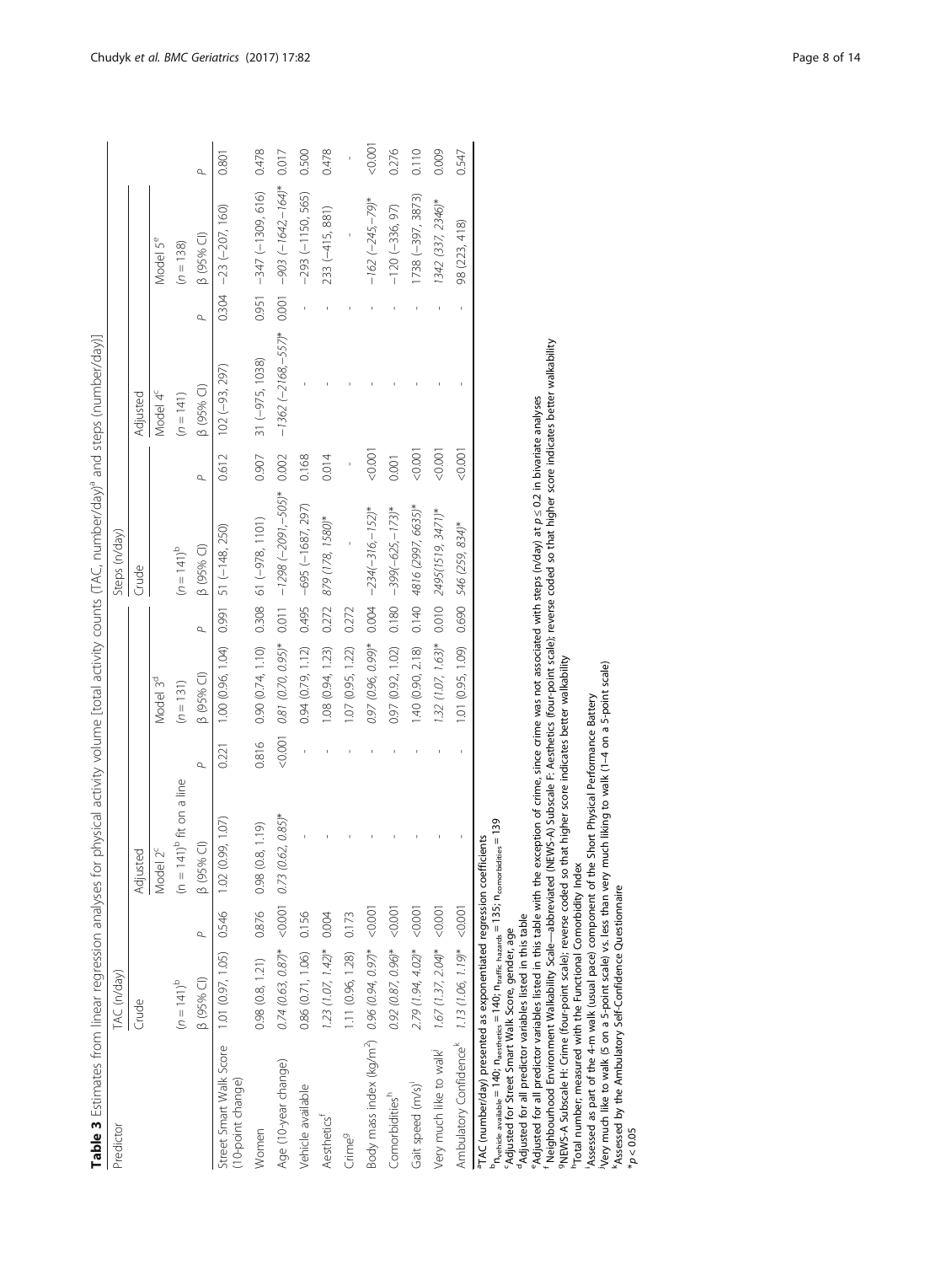<span id="page-8-0"></span>

| י<br>ג<br>itac<br>;                                                                         |        |
|---------------------------------------------------------------------------------------------|--------|
| ١                                                                                           |        |
| mus<br>K                                                                                    |        |
| ć                                                                                           |        |
|                                                                                             |        |
|                                                                                             |        |
| .<br>-<br>-<br>-<br>-<br>-<br>-<br>j<br>J                                                   |        |
| j                                                                                           |        |
| ה יה ה                                                                                      |        |
| J                                                                                           |        |
| ֦֦֧֧֦֧ׅ֦֧ׅ֦֧֧֦֧ׅ֧֧ׅ֧֧֧֦֧֧֧ׅ֧֧ׅ֧֚֚֚֚֚֚֚֚֚֚֚֡֘֝֕֝֓֕֓֡֓֓֕֓֕֓֕֓֡֝֬֝֓֬֝֓֜֓֜֓֝֓֜֓֝֬֜֓֝֬֝֓֝֬֝֬֜֝֬֝ |        |
| ١<br>١                                                                                      |        |
| ייאני (שטוב באות הבלקבים בתקום המבור המוכני האי<br>$\frac{5}{2}$                            |        |
| ) > ) > ) > ) > ) >                                                                         |        |
|                                                                                             |        |
|                                                                                             |        |
|                                                                                             |        |
| ١<br>J                                                                                      |        |
|                                                                                             |        |
| 5                                                                                           |        |
| j<br>j                                                                                      |        |
|                                                                                             |        |
|                                                                                             |        |
| $\ddot{\phantom{0}}$                                                                        |        |
| j<br>j                                                                                      |        |
| ニー・ペーパー ついこく<br>j                                                                           |        |
| j                                                                                           |        |
| S                                                                                           |        |
| $-1$<br>)<br>=<br>=<br>$\mathbf{r}$                                                         |        |
| ,                                                                                           |        |
| Ì                                                                                           |        |
| $\frac{1}{2}$                                                                               |        |
| ĺ                                                                                           |        |
|                                                                                             |        |
| physical acti                                                                               |        |
|                                                                                             |        |
|                                                                                             |        |
| $\overline{ }$                                                                              |        |
| j<br>I<br>1<br>١                                                                            |        |
| !<br>d<br>į<br>j                                                                            |        |
| ļ<br>֓                                                                                      |        |
| J                                                                                           |        |
| こくらく<br>i<br>j                                                                              |        |
| Ï<br>j<br>i<br>j<br>ì                                                                       |        |
| i<br>١<br>ł<br>i<br>J<br>١                                                                  |        |
| ç                                                                                           |        |
| i                                                                                           |        |
| י<br>י<br>١                                                                                 |        |
| I<br>j<br>l<br>i<br>ī                                                                       |        |
| ì<br>i                                                                                      |        |
|                                                                                             |        |
|                                                                                             | ģ<br>Ï |
|                                                                                             | ì<br>5 |
|                                                                                             | ׇ֚֘֝֡  |

| day) T                                                                                                                                                                                                                                                                                                                                                                                                                                                                                                                                                                                                                                                                                                                                                                                                                                                                                                                                                                                                                                                                                                                                                                                                                   |                                   |          |                                             |          |                                                   |                          |                               |          |                      |          |                      |          |
|--------------------------------------------------------------------------------------------------------------------------------------------------------------------------------------------------------------------------------------------------------------------------------------------------------------------------------------------------------------------------------------------------------------------------------------------------------------------------------------------------------------------------------------------------------------------------------------------------------------------------------------------------------------------------------------------------------------------------------------------------------------------------------------------------------------------------------------------------------------------------------------------------------------------------------------------------------------------------------------------------------------------------------------------------------------------------------------------------------------------------------------------------------------------------------------------------------------------------|-----------------------------------|----------|---------------------------------------------|----------|---------------------------------------------------|--------------------------|-------------------------------|----------|----------------------|----------|----------------------|----------|
|                                                                                                                                                                                                                                                                                                                                                                                                                                                                                                                                                                                                                                                                                                                                                                                                                                                                                                                                                                                                                                                                                                                                                                                                                          | Light physical activity (min/day) |          |                                             |          |                                                   |                          | WVPA (min/day)                |          |                      |          |                      |          |
| Predictor                                                                                                                                                                                                                                                                                                                                                                                                                                                                                                                                                                                                                                                                                                                                                                                                                                                                                                                                                                                                                                                                                                                                                                                                                | Crude                             |          | justed<br>इ।                                |          |                                                   |                          | Crude                         |          | Adjusted             |          |                      |          |
|                                                                                                                                                                                                                                                                                                                                                                                                                                                                                                                                                                                                                                                                                                                                                                                                                                                                                                                                                                                                                                                                                                                                                                                                                          |                                   |          | Model 2 <sup>c</sup>                        |          | Model 3 <sup>d</sup>                              |                          |                               |          | Model 4 <sup>c</sup> |          | Model 5 <sup>e</sup> |          |
|                                                                                                                                                                                                                                                                                                                                                                                                                                                                                                                                                                                                                                                                                                                                                                                                                                                                                                                                                                                                                                                                                                                                                                                                                          | $(n = 141)^{b}$                   |          | $(n = 141)$<br>$\overline{\phantom{a}}$     |          | $(n = 134)$                                       |                          | $(1 + 14)$ <sup>b</sup>       |          | $(n = 141)$          |          | $(n = 138)$          |          |
|                                                                                                                                                                                                                                                                                                                                                                                                                                                                                                                                                                                                                                                                                                                                                                                                                                                                                                                                                                                                                                                                                                                                                                                                                          | $\beta$ (95% CI)                  | $\alpha$ | (95%                                        | $\alpha$ | $(95%$ CI                                         | $\Delta$                 | $(95%$ CI                     | $\alpha$ | $(95%$ C             | $\alpha$ | $(95%$ CI)           | $\alpha$ |
| Street Smart Walk Score<br>(10-point change)                                                                                                                                                                                                                                                                                                                                                                                                                                                                                                                                                                                                                                                                                                                                                                                                                                                                                                                                                                                                                                                                                                                                                                             | $-3.48$ $(-8.69, 1.73)$           | 0.189    | $-2.73(-7.80, 2.33)$                        | 0.288    | $-5.22$ $(-10.83, 0.39)$                          |                          | $0.068$ $1.04(0.95, 1.15)$    | 0.395    | 1.07(0.97, 1.18)     | 0.164    | 1.00 (0.92, 1.09)    | 0.950    |
| Women                                                                                                                                                                                                                                                                                                                                                                                                                                                                                                                                                                                                                                                                                                                                                                                                                                                                                                                                                                                                                                                                                                                                                                                                                    | 40.93 (14.48, 67.38)*             | 0.003    | 40.55 (14.44, 66.66)*                       | 0.003    | 34.09 (5.67, 62.50)*                              |                          | $0.019$ $0.70$ $(0.42, 1.17)$ | 0.175    | 0.69(0.42, 1.13)     | 0.144    | $0.53(0.34, 0.84)$ * | 0.007    |
| Age (10-year change)                                                                                                                                                                                                                                                                                                                                                                                                                                                                                                                                                                                                                                                                                                                                                                                                                                                                                                                                                                                                                                                                                                                                                                                                     | $-22.97$ $(-44.24 - 1.71)$ *      | 0.034    | $-20.72(-41.61, 0.18)$                      | 0.052    | $-6.20$ $(-29.20, 16.81)$                         | 0.595                    | 0.54 (0.36, 0.79)*            | 0.002    | 0.51 (0.34, 0.76)*   | 0.001    | 0.66 (0.47, 0.93)*   | 0.019    |
| Vehicle available                                                                                                                                                                                                                                                                                                                                                                                                                                                                                                                                                                                                                                                                                                                                                                                                                                                                                                                                                                                                                                                                                                                                                                                                        |                                   |          |                                             |          |                                                   | $\overline{\phantom{a}}$ | 0.61 (0.37, 0.99)*            | 0.045    |                      |          | 0.71 (0.48, 1.06)    | 0.097    |
| Aesthetics <sup>f</sup>                                                                                                                                                                                                                                                                                                                                                                                                                                                                                                                                                                                                                                                                                                                                                                                                                                                                                                                                                                                                                                                                                                                                                                                                  | 19.58 (1.00, 38.15)*              | 0.039    |                                             |          | $6.26$ ( $-13.03$ , $25.55$ )                     | 0.522                    | 1.56 (1.10, 2.20)*            | 0.012    |                      |          | 1.18 (0.87, 1.60)    | 0.275    |
| Traffic hazards <sup>9</sup>                                                                                                                                                                                                                                                                                                                                                                                                                                                                                                                                                                                                                                                                                                                                                                                                                                                                                                                                                                                                                                                                                                                                                                                             | $17.82 (-5.43, 41.07)$            | 0.132    |                                             |          | $11.33 (-10.79, 33.45)$                           | 0.313                    |                               |          |                      |          |                      |          |
| Body mass index (kg/m <sup>2</sup> ) $-3.59 (-5.90 - 1.28)^*$                                                                                                                                                                                                                                                                                                                                                                                                                                                                                                                                                                                                                                                                                                                                                                                                                                                                                                                                                                                                                                                                                                                                                            |                                   | 0.003    |                                             |          | $-2.97 (-5.38, -0.57)$ *                          | 0.016                    | 0.89 (0.85, 0.93)*            | 0.001    |                      |          | 0.93 (0.89, 0.97)*   | 1000     |
| Comorbidities <sup>h</sup>                                                                                                                                                                                                                                                                                                                                                                                                                                                                                                                                                                                                                                                                                                                                                                                                                                                                                                                                                                                                                                                                                                                                                                                               | $-6.44$ $(-12.55, -0.34)$ *       | 0.039    |                                             |          | $-1.97 (-8.46, 4.52)$                             | 0.549                    | 0.80 (0.71, 0.89)*            | 0.001    |                      |          | 0.92 (0.83, 1.02)    | 0.108    |
| Gait speed (m/s)                                                                                                                                                                                                                                                                                                                                                                                                                                                                                                                                                                                                                                                                                                                                                                                                                                                                                                                                                                                                                                                                                                                                                                                                         | 101.82 (52.37, 151.27)*           | < 0.001  |                                             |          | 59.43 (-2.77, 121.63)                             | 0.061                    | $11.97(4.91, 29.17)$ *        | 0.001    |                      |          | 2.93 (1.08, 7.98)*   | 0.035    |
| Very much like to walk                                                                                                                                                                                                                                                                                                                                                                                                                                                                                                                                                                                                                                                                                                                                                                                                                                                                                                                                                                                                                                                                                                                                                                                                   | 36.86 (9.63, 64.08)*              | 0.008    |                                             |          | $10.59(-19.24, 40.43)$                            | 0.483                    | 3.57 (2.21, 5.76)*            | 0.001    |                      |          | $2.00(1.25, 3.21)$ * | 0.004    |
| Ambulatory confidence <sup>k</sup>                                                                                                                                                                                                                                                                                                                                                                                                                                                                                                                                                                                                                                                                                                                                                                                                                                                                                                                                                                                                                                                                                                                                                                                       | $6.83(-1.02, 14.69)$              | 0.088    |                                             |          | $0.78(-8.74, 10.31)$                              | 0.871                    | 1.33 (1.16, 1.53)*            | 0.001    |                      |          | 1.02 (0.87, 1.18)    | 0.844    |
| digusted for all variables listed in this table with the exception of vehicle availability, since vehicle availability, was not associated with time spent in light physical activity (min/day) at p ≤ 0.2 in bivariate analys<br>adjusted for all variables listed in this table with the exception of traffic, since traffic was not associated with time spent in MVPA (min/day) at p ≤0.2 in bivariate analyses<br>NEWS-A (Neighbourhood Environment Walkability Scale—abbreviated) Subscale F: Aesthetics (four-point scale)<br>Very much like to walk (5 on a 5-point scale) vs. less than very much liking to walk (1–4 on a 5-point scale)<br>PNEWS-A Subscale G: Traffic hazards (four-point scale); reverse coded<br>MVPA (min/day) presented as exponentiated regression coefficients<br>$n_{\text{Vehicle available}} = 140$ ; $n_{\text{desthetics}} = 140$ ; $n_{\text{taffic} \text{ hazards}} = 135$ ; $n_{\text{comotbidities}}$<br>Assessed as part of the 4-m walk (usual pace) component of the Sh<br>Total number; measured with the Functional Comorbidity Index<br>Assessed by the Ambulatory Self-Confidence Questionnaire<br>adjusted for Street Smart Walk Score, gender, and age<br>50.0 > d, |                                   |          | ort Physical Performance Battery<br>$= 139$ |          | so that higher score indicates better walkability |                          |                               |          |                      |          |                      |          |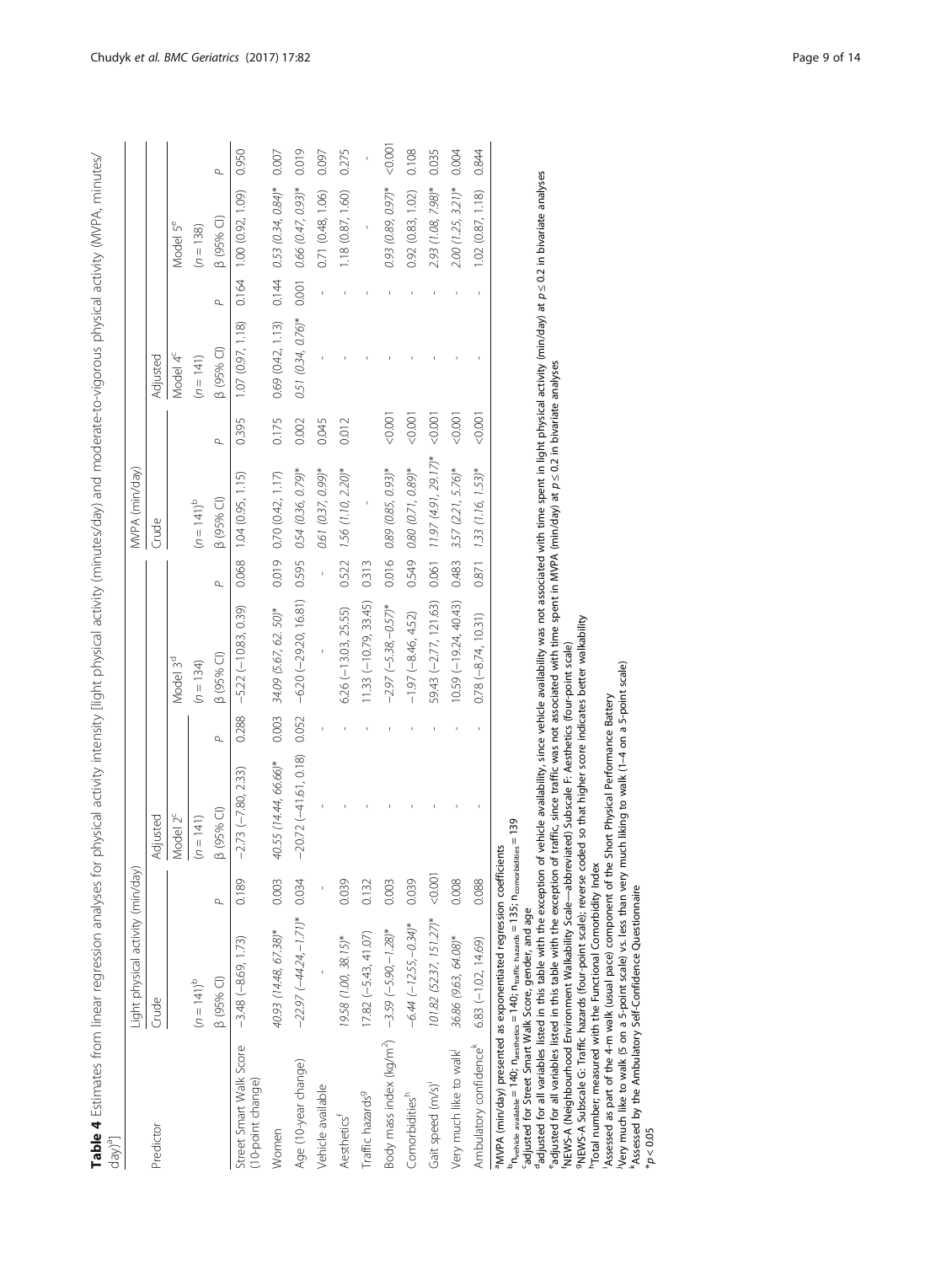|                                              | Crude                          |                |                            |                | Adjusted                   |                |
|----------------------------------------------|--------------------------------|----------------|----------------------------|----------------|----------------------------|----------------|
|                                              |                                |                | Model 2 <sup>b</sup>       |                | Model $3c$                 |                |
|                                              | $(n = 161)^{d}$<br>OR (95% CI) | $\overline{P}$ | $(n = 161)$<br>OR (95% CI) | $\overline{P}$ | $(n = 151)$<br>OR (95% CI) | $\overline{P}$ |
| Street Smart Walk Score<br>(10-point change) | $1.37(1.18, 1.59)^{*}$         | < 0.001        | $1.37(1.18, 1.60)$ *       | < 0.001        | $1.45$ (1.18, 1.78)*       | < 0.001        |
| Women                                        | 1.24 (0.58, 2.63)              | 0.576          | 1.21 (0.54, 2.72)          | 0.846          | 0.97(0.32, 2.97)           | 0.571          |
| Age (10-year change)                         | 1.09 (0.60, 1.98)              | 0.772          | 0.94(0.49, 1.80)           | 0.648          | 1.29 (0.54, 3.07)          | 0.963          |
| Vehicle available                            | $0.09$ (0.03, 0.28)*           | < 0.001        |                            |                | $0.07$ (0.02, 0.30)*       | < 0.001        |
| Aesthetics <sup>d</sup>                      | 1.46 (0.89, 2.40)              | 0.136          |                            |                | 1.15(0.50, 2.61)           | 0.746          |
| Comorbidities <sup>e</sup>                   | 0.85(0.72, 1.01)               | 0.068          |                            |                | $0.88$ $(0.68, 1.14)$      | 0.335          |
| Gait speed (m/s) <sup>†</sup>                | 3.61 (0.79, 16.51)             | 0.098          |                            |                | 1.71 (0.10, 29.34)         | 0.713          |
| Very much like to walk <sup>g</sup>          | 4.30 (1.99, 9.30)*             | < 0.001        |                            |                | 5.60 (1.68, 18.65)*        | 0.005          |
| Ambulatory confidence <sup>h</sup>           | 1.17 (0.95, 1.45)              | 0.134          |                            |                | 0.97(0.68, 1.40)           | 0.885          |
| Social cohesion'                             | $0.60$ $(0.34, 1.03)$          | 0.065          |                            |                | 0.49(0.23, 1.05)           | 0.067          |
| Disorder <sup>,</sup>                        | $0.36$ (0.14, 0.89)*           | 0.028          |                            |                | $0.67$ $(0.16, 2.73)$      | 0.572          |

<span id="page-9-0"></span>Table 5 Estimates from logistic regression analyses for making any walking for transportation trip/wk (vs. none)

a<br><sup>a</sup>Nvehicle available = 159; n<sub>aesthetics</sub> = 160; n<sub>comorbidities</sub> = 158; n<sub>social cohesion</sub> = 157; n<sub>disorder</sub> = 159<br><sup>b</sup>adiusted for Street Smart Walk Score, gender, and age

badjusted for Street Smart Walk Score, gender, and age

<sup>c</sup>adjusted for all predictor variables listed in this table

<sup>d</sup>Neighbourhood Environment Walkability Scale—abbreviated (NEWS-A) Subscale F: Aesthetics (four-point scale); reverse coded so that higher score indicates better walkability

e Total number; measured with the Functional Comorbidity Index

<sup>f</sup>Assessed as part of the 4-m walk (usual pace) component of the Short Physical Performance Battery

<sup>g</sup>Very much like to walk (5 on a 5-point scale) vs. less than very much liking to walk (1–4 on a 5-point scale) https://www.cale.org/html

<sup>h</sup>Assessed by the Ambulatory Self-Confidence Questionnaire

<sup>i</sup>5-item measure of social cohesion and trust

<sub>.</sub><br>5-item measure of neighbourhood physical and social disorder; reverse coded so that higher score indicates better walkability (less disorder)  $*$ *p* < 0.05

neighbourhoods may enable older adults to integrate active transportation into their daily life routines. However, we did not find a dose-response among those who made transportation-related walking trips. Previous studies reported positive associations between older adults' self-reported time spent walking for transportation and objectively measured walkability [[14](#page-12-0), [45, 46, 49](#page-12-0), [50](#page-12-0)]. Unique to our study, we included only participants living on low income who made ≥ one walking for transportation trip. Previously, we reported an association between objectively measured walkability and frequency of walking trips [\[15](#page-12-0)]. This study extends our previous study as we use a different instrument (self-report physical activity questionnaire vs. travel diaries) and focus our analyses on participants who engaged in any walking for transportation.

The interaction between a person and their environment is dynamic and together they influence [walking] behavior [[21\]](#page-12-0). Our findings at the person-level underscore this dynamism. More specifically, sociodemographic, physical function and attitudinal factors are established predictors of older adult physical activity [[42](#page-12-0)–[44\]](#page-12-0). All surfaced as significant predictors of physical activity and/or walking for transportation in our regression models. As per other reports [[52](#page-12-0), [53\]](#page-13-0), our results were genderspecific in that men spent more time engaged in MVPA and less time in light intensity physical activity compared with women. Age was inversely associated with all levels of physical activity (by accelerometry) except that of light intensity. This speaks to an older adult's ability to sustain light activities over time whereas the ability to engage in more intense activities may decline. Body mass index was inversely associated with all four physical activity outcomes and duration of walking for transportation. Gait speed was positively associated with MVPA. This speaks to the close link between physical capacity and mobility and one's engagement in higher intensity physical activities. Finally, an attitudinal factor (how much participants liked to walk) was associated with all outcomes except for light physical activity.

We note that our study has some strengths. These include: i) our focus on an understudied and potentially "at risk" population (older adults living on low income), ii) reporting outcomes across a spectrum of physical activity – the importance of light activity and physical activity volume are, in our view, currently understudied, iii) the selection of independent variables for our models based on a theoretical framework [\[23\]](#page-12-0), iv) a robust sampling frame that included stratification across deciles of neighbourhood walkability to ensure variability in urban form, v) objective measures of physical activity volume and intensity in real-time (by accelerometry), vi)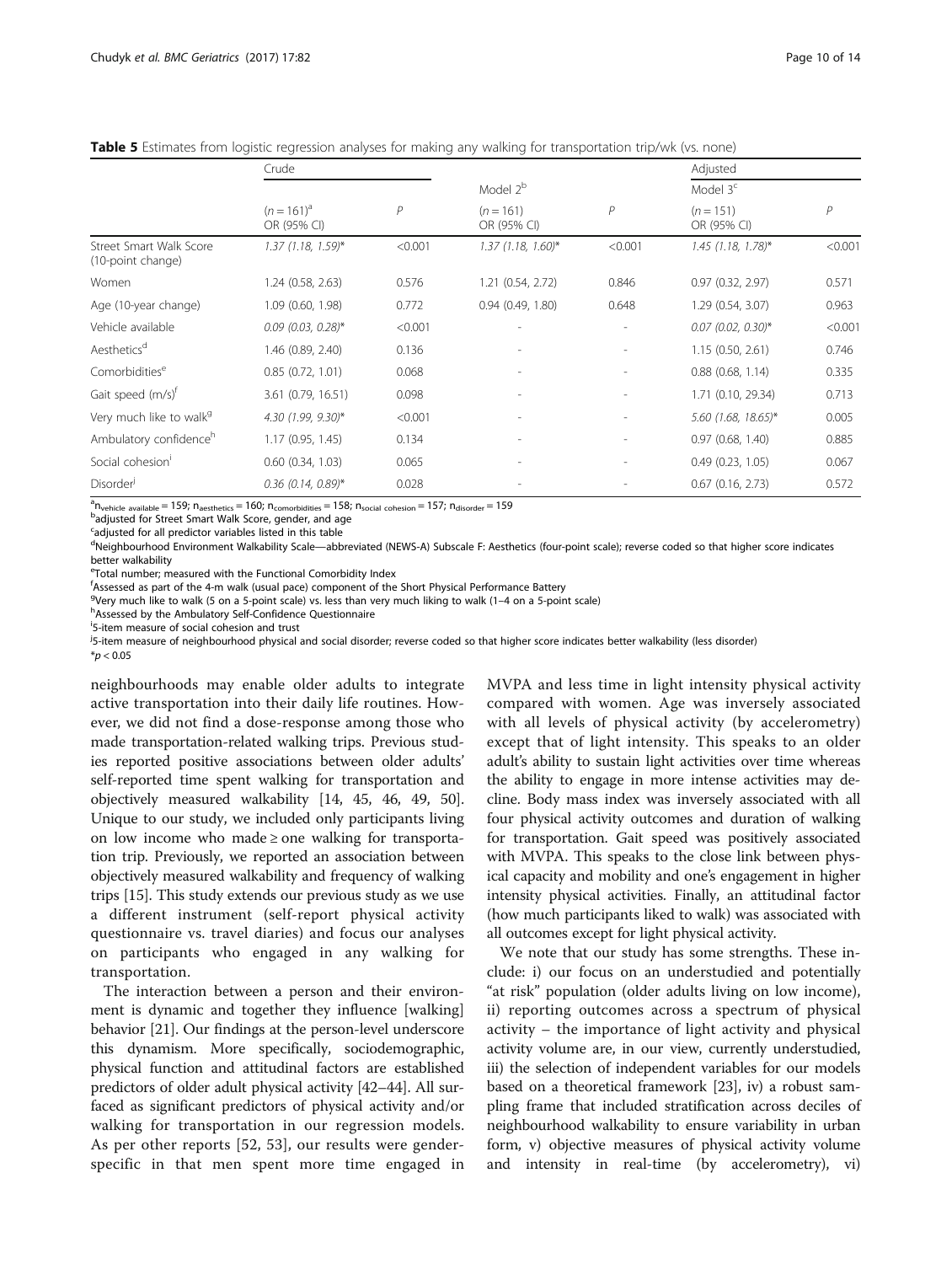<span id="page-10-0"></span>

|                                                                                                                                                                                                                                                                                                                                                                                                                                                                                                                                                                                                                                                                                                                                                                              |                               |          | Frequency (n <sub>trips</sub> /wk) |          |                             |       |                                   |          | Duration (hr/wk)             |                |                              |          |
|------------------------------------------------------------------------------------------------------------------------------------------------------------------------------------------------------------------------------------------------------------------------------------------------------------------------------------------------------------------------------------------------------------------------------------------------------------------------------------------------------------------------------------------------------------------------------------------------------------------------------------------------------------------------------------------------------------------------------------------------------------------------------|-------------------------------|----------|------------------------------------|----------|-----------------------------|-------|-----------------------------------|----------|------------------------------|----------------|------------------------------|----------|
|                                                                                                                                                                                                                                                                                                                                                                                                                                                                                                                                                                                                                                                                                                                                                                              | Crude                         |          |                                    |          | Adjusted                    |       | Crude                             |          |                              |                | Adjusted                     |          |
|                                                                                                                                                                                                                                                                                                                                                                                                                                                                                                                                                                                                                                                                                                                                                                              |                               |          | Model 2 <sup>e</sup>               |          | Model 3 <sup>f</sup>        |       |                                   |          | Model 4 <sup>e</sup>         |                | Model 5 <sup>n</sup>         |          |
| Predictor                                                                                                                                                                                                                                                                                                                                                                                                                                                                                                                                                                                                                                                                                                                                                                    | IRR (95% CI)<br>$(n = 124)^d$ | $\sigma$ | $(95%$ Cl)<br>$(n = 124)$<br>IRR   | $\sigma$ | IRR (95% CI)<br>$(n = 121)$ | C)    | $\beta$ (95% CI)<br>$(n = 124)^9$ | $\sigma$ | $(5, 95\%$ Cl<br>$(n = 124)$ | $\overline{a}$ | $(5, 95\%$ Cl<br>$(n = 112)$ | $\sigma$ |
| Street Smart Walk Score<br>(10-point change)                                                                                                                                                                                                                                                                                                                                                                                                                                                                                                                                                                                                                                                                                                                                 | $1.06$ $(1.01, 1.10)^{*}$     | 0.013    | $1.06$ $(1.01, 1.11)^*$            | 0.011    | 1.03 (0.98, 1.08)           | 0.206 | $-0.01 (-0.23, 0.21)$             | 0.920    | $-0.01 (-0.23, 0.21)$        | 0.956          | $-0.01 (-0.27, 0.25)$        | 0.935    |
| Women                                                                                                                                                                                                                                                                                                                                                                                                                                                                                                                                                                                                                                                                                                                                                                        | 0.89(0.74, 1.07)              | 0.228    | (0.74, 1.08)<br>0.89               | 0.237    | 0.87(0.72, 1.06)            | 0.181 | $-0.69(-1.71, 0.34)$              | 0.187    | $-0.68$ $(-1.71, 0.35)$      | 0.196          | $-0.81(-1.89, 0.28)$         | 0.145    |
| Age (10-year change)                                                                                                                                                                                                                                                                                                                                                                                                                                                                                                                                                                                                                                                                                                                                                         | 0.94 (0.81, 1.09)             | 0.437    | (0.80, 1.08)<br>0.93               | 0.354    | 1.04 (0.89, 1.23)           | 0.608 | $-0.21(-1.02, 0.60)$              | 0.613    | $-0.19(-1.00, 0.62)$         | 0.643          | $0.12 (-0.76, 1.00)$         | 0.786    |
| Vehicle available                                                                                                                                                                                                                                                                                                                                                                                                                                                                                                                                                                                                                                                                                                                                                            |                               |          |                                    |          |                             |       | $-0.98(-1.97, 0.01)$              | 0.053    |                              |                | $-0.68$ $(-1.78, 0.41)$      | 0.217    |
| Crime                                                                                                                                                                                                                                                                                                                                                                                                                                                                                                                                                                                                                                                                                                                                                                        |                               |          |                                    |          |                             |       | $-0.79(-1.52,-0.06)$ *            | 0.034    |                              |                | $-0.76(-1.62, 0.09)$         | 0.079    |
| Body mass index (kg/m <sup>2</sup> )                                                                                                                                                                                                                                                                                                                                                                                                                                                                                                                                                                                                                                                                                                                                         | 0.98 (0.96, 1.00)*            | 0.041    |                                    |          | 0.99 (0.97, 1.01)           | 0.420 | $-0.09(-0.19, 0.00)$              | 0.058    |                              |                | $-0.11 (-0.21,-0.01)$ *      | 0.046    |
| Comorbidities                                                                                                                                                                                                                                                                                                                                                                                                                                                                                                                                                                                                                                                                                                                                                                | 0.96 (0.92, 1.01)             | 0.097    |                                    |          | 1.00 (0.95, 1.06)           | 0.989 |                                   |          |                              |                |                              |          |
| Very much like to walk <sup>k</sup>                                                                                                                                                                                                                                                                                                                                                                                                                                                                                                                                                                                                                                                                                                                                          | $1.66$ (1.28, 2.14)*          | $0.00 -$ |                                    |          | $1.52$ (1.15, 2.01)*        | 0.004 | $1.29$ (0.15, 2.44)*              | 0.027    |                              |                | $1.44$ (0.15, 2.73)*         | 0.029    |
| Ambulatory confidence                                                                                                                                                                                                                                                                                                                                                                                                                                                                                                                                                                                                                                                                                                                                                        | $1.09(1.02, 1.16)^{*}$        | 0.010    |                                    |          | 1.05 (0.98, 1.13)           | 0.184 |                                   |          |                              |                |                              |          |
| Social Cohesion <sup>m</sup>                                                                                                                                                                                                                                                                                                                                                                                                                                                                                                                                                                                                                                                                                                                                                 |                               |          |                                    |          |                             |       | $-0.81 (-1.55 - 0.06)^*$          | 0.034    |                              |                | $-0.65$ ( $-1.45$ , 0.15)    | 0.109    |
| Disorder <sup>n</sup>                                                                                                                                                                                                                                                                                                                                                                                                                                                                                                                                                                                                                                                                                                                                                        | 0.80 (0.68, 0.95)*            | 0.009    |                                    |          | 1.19 (0.99, 1.43)           | 0.057 | $-0.71(-1.68, 0.25)$              | 0.144    |                              |                | $0.23(-0.96, 1.43)$          | 0.699    |
| adjusted for all predictor variables listed in this table with the exception of vehicle availability, crime, and social cohesion, since these three variables were not associated with frequency of walking for transportation<br>These analyses only include participants (n = 124) that self-reported 2-1 walking for transportation trip [as measured by the Community Healthy Activities Model Program for Seniors (CHAMPS) survey]<br>PAnalysed using truncated poisson regression models. Data are presented as incident rate ratios (IRRs)<br>adjusted for Street Smart Walk Score, gender, and age<br>$^{\circ}$ n <sub>crime</sub> = 117; n <sub>comorbidities</sub> = 121; n <sub>disorder</sub> = 123<br>Analysed using linear regression models<br>$\frac{1}{2}$ |                               |          |                                    |          |                             |       |                                   |          |                              |                |                              |          |

/wk)<sup>b</sup> and duration (hr/wk)<sup>c</sup> of walking for transportation Table 6 <sup>a</sup>Estimates from regression analyses for frequency (n<sub>trips</sub>/wk)<sup>b</sup> and duration (hr/wk)<sup>c</sup> of walking for transportation Table 6<sup>a</sup> Estimates from regression analyses for frequency (n....

(n<sub>trips</sub>/wk) at  $p \le 0.2$  in bivariate analyses

 $(n_{\text{tris}}$ /wk) at  $p \le 0.2$  in bivariate analyses<br><sup>9</sup>h<sub>vehicle available = 117; n<sub>ocial conesion</sub> = 120; n<sub>disorder</sub> = 123<br><sup>9</sup>adjusted for all predictor variables listed in this table with the exception of comorbidities a</sub> <sup>9</sup>h whicle available = 177, n<sub>octal conesion</sub> = 120, n<sub>disorder</sub> = 123<br>"adjusted for all predictor variables listed in this table with the exception of comorbidities and ambulatory confidence, since these two variables w

at  $p \leq$  0.2 in bivariate analyses<br>'Neighbourhood Environment Walkability Scale—abbreviated (NEWS-A) Subscale H: Crime (four-point scale); reverse coded so that higher score indicates better walkability<br>'Total number; mea —abbreviated (NEWS-A) Subscale H: Crime (four-point scale); reverse coded so that higher score indicates better walkability at *p ≤* 0.2 in bivariate analyses<br>Neighbourhood Environment Walkability Scale

fotal number; measured with the Functional Comorbidity Index

kVery much like to walk (5 on a 5-point scale) vs. less than very much liking to walk (1–4 on a 5-point scale) lAssessed by the Ambulatory Self-Confidence Questionnaire

m5-item measure of social cohesion and trust

<sup>m</sup>s-item measure of social cohesion and trust<br>"S-item measure of neighbourhood physical and social disorder; reverse coded so that higher score indicates better walkability (less disorder) n5-item measure of neighbourhood physical and social disorder; reverse coded so that higher score indicates better walkability (less disorder)

\*p < 0.05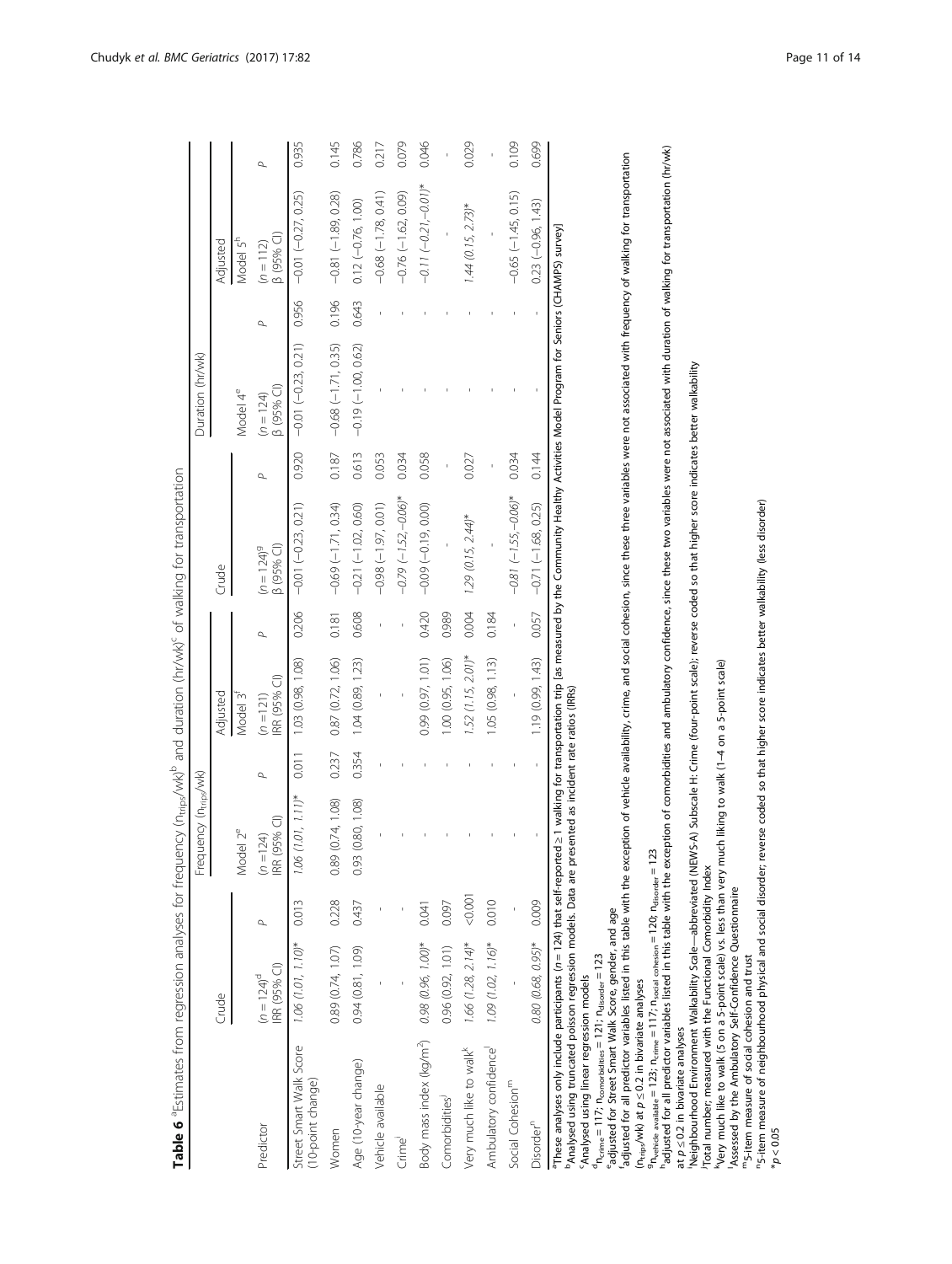<span id="page-11-0"></span>complementing objective measures of physical activity with self-reported data in order to capture domainspecific physical activity (walking for transportation), as this may be more closely associated with the built environment [\[54\]](#page-13-0), and vii) including perceived measures of the built environment to complement objective measures.

We acknowledge that our study also had a number of limitations. Our recruitment rate was only 8%. This relatively low response rate likely reflects our focus upon a low SES population, a group that tends to not participate in research [\[55\]](#page-13-0). Self-selection bias may exist if active, healthy participants were more likely to participate. That said, key determinants of physical activity (e.g., age and gender) in study participants were similar to those of the source population (SAFER recipients). Finally, in order to improve model fit, we limited analyses for selfreported frequency and duration of walking trip to participants that reported making  $\geq 1$  walking for transportation trip. This limits the generalizability of the findings of these two analyses to individuals who leave the home.

# Conclusions

A more walkable neighbourhood appears to be a worthwhile investment as it encourages older adults living on low income to walk for transportation. However, factors beyond the built environment alone appear to influence duration and frequency of these trips and physical activity in general. This is best investigated in future, through built environment studies with larger, diverse samples of older adults living on low income that might also provide the opportunity to investigate moderating relations.

In our view, future studies that consider or incorporate the following would be of great benefit: i) how the ratio of indoor and outdoor physical activity differs between residents of highly walkable and low walkable neighbourhoods; ii) characterizing older adult movement and physical activity using a combination of accelerometry and global positioning systems to investigate walking trip lengths, as well as the association between walking for transportation and physical activity, across a range of walkability; and iii) investigating the association between person and environment-level variables on light physical activity as measured by accelerometry. We live in a time when the health and mobility of an aging demographic will dictate the demands placed upon municipal and provincial governments. Therefore it seems crucial to identify aspects of the built environment that promote healthy behaviours, like physical activity, across a broad (economic and health) spectrum of older adults as a means to guide these decision makers.

#### Abbreviations

BMI: Body mass index; CHAMPS: Community Healthy Activities Model Program for Seniors survey; CI: Confidence interval; IRR: Incident rate ratio; MVPA: Moderate-tovigorous physical activity; NEWS-A: Neighbourhood Environment Walkability

Scale—abbreviated; SAFER: Shelter Aid for Elderly Renters; SD: Standard deviation; SES: Socioeconomic status; TAC: Total activity counts

#### Acknowledgements

The Walk the Talk team would like to gratefully acknowledge the important contributions of its participants, as well as of key community partners; namely BC Housing, the City of Vancouver, and the BC Ministry of Health. For statistical support, we thank Dr. Penny Brasher.

#### Funding

We are most grateful to the Canadian Institutes of Health Research (CIHR, Mobility and Aging Team Grant Competition) for their support of the Walk the Talk: Transforming the Built Environment to Enhance Mobility in Seniors Team (CIHR grant # 108607). Anna Chudyk was supported by a Vanier Canada Graduate Scholarship from the CIHR. Drs. Ashe and Sims-Gould are supported by career awards from the CIHR and the Michael Smith Foundation for Health Research. These funding bodies were not involved in the design of the study, nor in the collection, analysis, and interpretation of data, nor in writing the manuscript.

#### Availability of data and material

The datasets analysed during the current study are available from the corresponding author on reasonable request.

#### Authors' contributions

AMC was responsible for all major areas of concept development, data collection, analysis and presentation of findings, and manuscript writing. HAM and MCA were the supervisory authors and guided all aspects of the research, including contributing to concept development, design, approach, presentation of findings and edits to the manuscript. MW and JSG were involved in concept development and contributed to manuscript edits. All authors read and approved the final manuscript.

#### Competing interests

The authors declare that they have no competing interests.

#### Consent for publication

Not applicable.

### Ethics approval and consent to participate

We obtained written informed consent from all participants prior to study participation. The University of British Columbia's Clinical Research Ethics Board approved the study (certificate: H10-02913).

#### Publisher's Note

Springer Nature remains neutral with regard to jurisdictional claims in published maps and institutional affiliations.

### Author details

<sup>1</sup> Centre for Hip Health and Mobility, 7th floor-2635 Laurel Street, Vancouver, BC V5Z 1M9, Canada. <sup>2</sup> Department of Family Practice, University of British Columbia, 3rd Floor - 5950 University Boulevard, Vancouver, BC V6T 1Z3, Canada. <sup>3</sup> Faculty of Health Sciences, Simon Fraser University, 11522 -8888 University Drive, Burnaby, BC V5A 1S6, Canada.

### Received: 29 September 2016 Accepted: 22 March 2017 Published online: 10 April 2017

#### References

- 1. Chodzko-Zajko WJ, Proctor DN, Fiatarone Singh MA, Minson CT, Nigg CR, Salem GJ, Skinner JS. American College of Sports Medicine position stand. Exercise and physical activity for older adults. Med Sci Sports Exerc. 2009;41(7):1510–30.
- 2. Colley RC, Garriguet D, Janssen I, Craig CL, Clarke J, Tremblay MS. Physical activity of Canadian adults: accelerometer results from the 2007 to 2009 Canadian Health Measures Survey. Health Rep. 2011;22(1):7–14.
- 3. Troiano RP, Berrigan D, Dodd KW, Masse LC, Tilert T, Mcdowell M. Physical activity in the United States measured by accelerometer. Med Sci Sports Exerc. 2008;40(1):181–8.
- 4. Chodzko-Zajko WJ, Proctor DN, Singh MAF, Minson CT, Nigg CR, Salem GJ, Skinner JS. Exercise and physical activity for older adults. Med Sci Sports Exerc. 2009;41.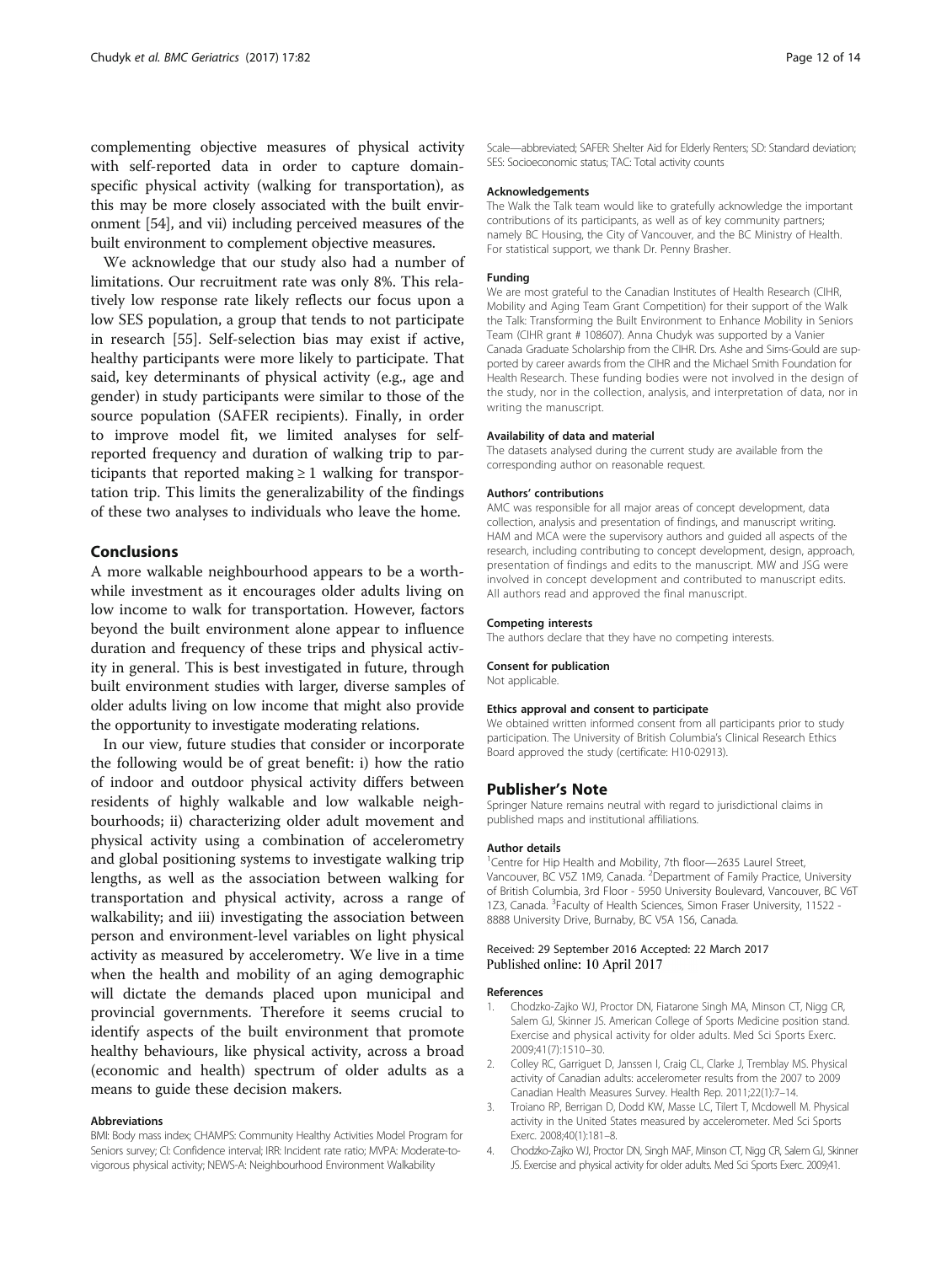- <span id="page-12-0"></span>5. Tremblay MS, Warburton DE, Janssen I, Paterson DH, Latimer AE, Rhodes RE, Kho ME, Hicks A, Leblanc AG, Zehr L, et al. New Canadian physical activity guidelines. Appl Physiol Nutr Metab. 2011;36(1):36–46.
- Schutzer KA, Graves BS. Barriers and motivations to exercise in older adults. Prev Med. 2004;39(5):1056–61.
- 7. Wolff-Hughes DL, Fitzhugh EC, Bassett DR, Churilla JR. Total activity counts and bouted minutes of moderate-to-vigorous physical activity: Relationships with cardiometabolic biomarkers using 2003-2006 NHANES. J Phys Act Health. 2015;12(5):694–700.
- 8. Buman MP, Hekler EB, Haskell WL, Pruitt L, Conway TL, Cain KL, Sallis JF, Saelens BE, Frank LD, King AC. Objective light-intensity physical activity associations with rated health in older adults. Am J Epidemiol. 2010;172(10):1155–65.
- 9. Lee I. How much physical activity is good enough? National Physical Activity Plan Alliance Commentaries on Physical Activity and Health. National Physical Plan Alliance. 2015;1(2).
- 10. Sparling PB, Howard BJ, Dunstan DW, Owen N. Recommendations for physical activity in older adults. BMJ. 2015;350:h100.
- 11. Dai S, Carroll DD, Watson KB, Paul P, Carlson SA, Fulton JE. Participation in types of physical activities among US adults–National Health and Nutrition Examination Survey 1999-2006. J Phys Act Health. 2015;12 Suppl 1:S128–140.
- 12. Handy SL, Boarnet MG, Ewing R, Killingsworth RE. How the built environment affects physical activity - Views from urban planning. Am J Prev Med. 2002;23(2):64–73.
- 13. Cao XY, Mokhtarian PL, Handy SL. Neighborhood design and the accessibility of the elderly: an empirical analysis in Northern California. Int J Sustain Transp. 2010;4(6):347–71.
- 14. Cerin E, Lee KY, Barnett A, Sit CH, Cheung MC, Chan WM, Johnston JM. Walking for transportation in Hong Kong Chinese urban elders: a cross-sectional study on what destinations matter and when. Int J Behav Nutr Phys Act. 2013;10:78.
- 15. Chudyk AM, Winters M, Moniruzzaman M, Ashe MC, Sims-Gould J, McKay HA. Destinations matter: the association between where older adults live and their travel behavior. J Transp Health. 2015;2(1):50–7.
- 16. King D. Neighborhood and individual factors in activity in older adults: results from the neighborhood and senior health study. J Aging Phys Act. 2008;16(2):144–70.
- 17. Intersection between the built and social environments and older adult's mobility: an evidence review. [http://www.ncceh.ca/sites/default/files/Built\\_](http://www.ncceh.ca/sites/default/files/Built_and_Social_Environments_Older_Adults_Nov_2012.pdf) [and\\_Social\\_Environments\\_Older\\_Adults\\_Nov\\_2012.pdf](http://www.ncceh.ca/sites/default/files/Built_and_Social_Environments_Older_Adults_Nov_2012.pdf). Accessed 1 Feb 2016.
- 18. Rosso AL, Auchincloss AH, Michael YL. The urban built environment and mobility in older adults: a comprehensive review. J Aging Res. 2011;2011:816106.
- 19. Van Cauwenberg J, De Bourdeaudhuij I, De Meester F, Van Dyck D, Salmon J, Clarys P, Deforche B. Relationship between the physical environment and physical activity in older adults: A systematic review. Health Place. 2011;17(2):458–69.
- 20. Yen IH, Flood JF, Thompson H, Anderson LA, Wong G. How design of places promotes or inhibits mobility of older adults: realist synthesis of 20 years of research. J Aging Health. 2014;26(8):1340–72.
- 21. Lawton MP. Environment proactivity and affect in older people. In: Spacapan S, Oskamp S, editors. The Social Psychology of Aging. California: SAGE Publications Ltd; 1989. p. 135–64.
- 22. McNeill LH, Kreuter MW, Subramanian SV. Social environment and physical activity: A review of concepts and evidence. Soc Sci Med. 2006;63(4):1011–22.
- 23. Webber SC, Porter MM, Menec VH. Mobility in older adults: A comprehensive framework. Gerontologist. 2010;50(4):443–50.
- 24. Hughes SL, Leith KH, Marquez DX, Moni G, Nguyen HQ, Desai P, Jones DL. Physical activity and older adults: expert consensus for a new research agenda. Gerontologist. 2011;51(6):822–32.
- 25. Turcotte M. Profile of seniors' transportation habits. Can Soc Trends. 2012;93:1–16.
- 26. Koster A, Bosma H, van Groenou MIB, Kempen GIJM, Penninx BWJH, van Eijk JT, Deeg DJ. Explanations of socioeconomic differences in changes in physical function in older adults: results from the Longitudinal Aging Study Amsterdam. BMC Public Health. 2006;6:244.
- 27. Koster A, Penninx BWJH, Bosma H, Kempen GIJM, Harris TB, Newman AB, Rooks RN, Rubin SM, Simonsick EM, van Eijk JT, et al. Is there a biomedical explanation for socioeconomic differences in incident mobility limitation? J Gerontol A Biol Sci Med Sci. 2005;60(8):1022–7.
- 28. Institute of Medicine (US) Committee on Health and Behavior. 4. Social risk factors. In: Health and Behavior: The Interplay of Biological, Behavioral, and Societal Influences. Washington (DC): National Academic Press; 2001.
- 29. Gorman E, Hanson HM, Yang PH, Khan KM, Liu-Ambrose T, Ashe MC. Accelerometry analysis of physical activity and sedentary behavior in older adults: a systematic review and data analysis. Eur Rev Aging Phys Act. 2014;11:35–49.
- 30. Freedson PS, Melanson E, Sirard J. Calibration of the Computer Science and Applications, Inc. accelerometer. Med Sci Sports Exerc. 1998;30(5):777–81.
- 31. Bassett DR, Troiano RP, McClain JJ, Wolff DL. Accelerometer-based physical activity: total volume per day and standardized measures. Med Sci Sports Exerc. 2015;47(4):833–8.
- 32. Stewart AL, Mills KM, King AC, Haskell WL, Gillis D, Ritter PL. CHAMPS physical activity questionnaire for older adults: outcomes for interventions. Med Sci Sports Exerc. 2001;33(7):1126–41.
- 33. Enhancing Walk Score's ability to predict physical activity and active transportation. [http://activelivingresearch.org/files/2013\\_Bike-WalkScore\\_Frank.pdf](http://activelivingresearch.org/files/2013_Bike-WalkScore_Frank.pdf). Accessed 1 Feb 2016.
- 34. Nykiforuk CIJ, McGetrick JA, Crick K, Johnson JA. Check the score: Field validation of Street Smart Walk Score in Alberta, Canada. Prev Med Rep. 2016;4:532–9.
- 35. Duncan DT, Aldstadt J, Whalen J, Melly SJ. Validation of Walk Scores and Transit Scores for estimating neighborhood walkability and transit availability: a small-area analysis. GeoJ. 2013;78(2):407–16.
- 36. Cerin E, Saelens BE, Sallis JF, Frank LD. Neighborhood environment walkability scale: validity and development of a short form. Med Sci Sports Exerc. 2006;38(9):1682–91.
- 37. Sampson RJ, Raudenbush SW, Earls F. Neighborhoods and violent crime: a multilevel study of collective efficacy. Science. 1997;277(5328):918–24.
- 38. Sampson RJ. Great American City: Chicago and the enduring neighbourhood effect. Chicago: The University of Chicago Press; 2012. p. 121–48.
- 39. Groll DL, To T, Bombardier C, Wright JG. The development of a comorbidity index with physical function as the outcome. J Clin Epidemiol. 2005;58(6):595–602.
- 40. Guralnik JM, Simonsick EM, Ferrucci L, Glynn RJ, Berkman LF, Blazer DG, Scherr PA, Wallace RB. A short physical performance battery assessing lower extremity function: association with self-reported disability and prediction of mortality and nursing home admission. J Gerontol. 1994;49(2):M85–94.
- 41. Asano M, Miller WC, Eng JJ. Development and psychometric properties of the ambulatory self-confidence questionnaire. Gerontology. 2007;53(6):373–81.
- 42. Sun F, Norman IJ, While AE. Physical activity in older people: a systematic review. BMC Public Health. 2013;13:449.
- 43. Fritz S, Lusardi M. White paper: "walking speed: the sixth vital sign". J Geriatr Phys Ther. 2009;32(2):46–9.
- 44. Jenkins KR, Fultz NH. The relationship of older adults' activities and body mass index. J Aging Health. 2008;20(2):217–34.
- 45. Bracy NL, Millstein RA, Carlson JA, Conway TL, Sallis JF, Saelens BE, Kerr J, Cain KL, Frank LD, King AC. Is the relationship between the built environment and physical activity moderated by perceptions of crime and safety? Int J Behav Nutr Phys Act. 2014;11(1):24.
- 46. Carlson JA, Sallis JF, Conway TL, Saelens BE, Frank LD, Kerr J, Cain KL, King AC. Interactions between psychosocial and built environment factors in explaining older adults' physical activity. Prev Med. 2012;54(1):68–73.
- 47. Ding D, Sallis JF, Norman GJ, Frank LD, Saelens BE, Kerr J, Conway TL, Cain KL, Hovell MF, Hofstetter CR, et al. Neighborhood environment and physical activity among older adults: do the relationships differ by driving status? J Aging Phys Act. 2014;22(3):421–31.
- 48. Hall KS, McAuley E. Individual, social environmental and physical environmental barriers to achieving 10 000 steps per day among older women. Health Educ Res. 2010;25(3):478–88.
- 49. King AC, Sallis JF, Frank LD, Saelens BE, Cain KL, Conway TL, Chapman J, Ahn DK, Kerr J. Aging in neighborhoods differing in walkability and income: associations with physical activity and obesity in older adults. Soc Sci Med. 2011;73(10):1525–33.
- Van Holle V, Van Cauwenberg J, Van Dyck D, Deforche B, Van de Weghe N, De Bourdeaudhuij I. Relationship between neighborhood walkability and older adults' physical activity: results from the Belgian Environmental Physical Activity Study in Seniors (BEPAS Seniors). Int J Behav Nutr Phys Act. 2014;11:110.
- 51. Hirsch JA, Winters M, Ashe MC, Clarke P, McKay HA. Destinations that older adults experience within their GPS activity Spaces relation to objectively measured physical activity. Environ Behav. 2016;48(1):55–77.
- 52. Arnardottir NY, Koster A, Van Domelen DR, Brychta RJ, Caserotti P, Eiriksdottir G, Sverrisdottir JE, Launer LJ, Gudnason V, Johannsson E, et al. Objective measurements of daily physical activity patterns and sedentary